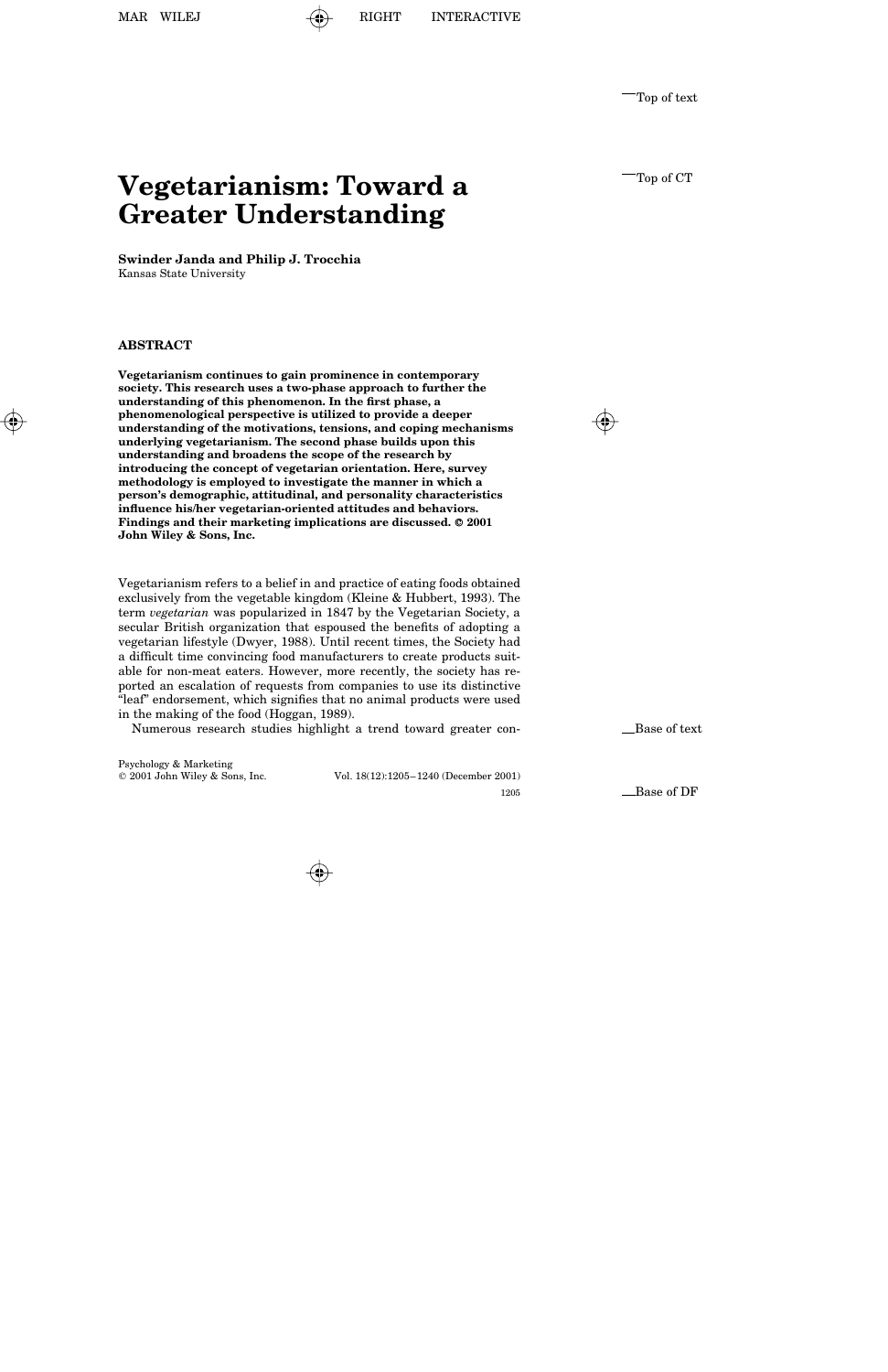sumption of vegetarian foods. For instance, a U.S. Department of Agriculture (USDA) study found that, in 1979, only 1.2% of Americans classified themselves as vegetarian. By 1994, this number had more than quintupled to 7% (Dietz, Frisch, Kalof, Stern, & Guagnano, 1995). The practice also appears to be growing among children, with one in twelve 8–17 year olds reporting abstinence from meat-based products (Notes, 1995). Further, studies indicate that even among individuals who do not consider themselves vegetarians, a growing number are becoming more vegetarian-oriented (Krizmanic, 1992; Richter & Veverka, 1997). The authors of this study define vegetarian orientation as a continuum reflecting one's tendency to prefer greater vegetarian options relative to meat-based choices. Vegetarian-oriented individuals may thus eat some meat, but make conscious efforts to restrict their meat intake.

In light of the trends mentioned above, many mainstream food marketers have introduced a variety of vegetarian options such as veggie burgers and hot dogs (Richter & Veverka, 1997).<sup>1</sup> Likewise, organizations such as restaurants and grocery stores are also starting to offer more vegetarian options than ever before (Bellamy, 1998). For example, grocery stores such as the Colorado-based Whole Foods Market and New York-based Mother Earth Storehouse continue to thrive while specializing in vegetarian and organic foods.

Although recent trends indicate that vegetarianism and vegetarian orientation are on the rise, few consumption-oriented studies have dealt with these issues (for exceptions, see Kleine & Hubbert, 1993; Sirsi, Ward, & Reingen, 1996). In order to attain a better understanding of these phenomena, a two-phase study was conducted. In the first phase, a phenomenological investigation of vegetarianism is presented. Here, the authors uncover motivations for why people become vegetarians, tensions commonly experienced by vegetarians, and mechanisms they use to cope with these tensions. The second phase of the study broadens the scope of the research by focusing on the vegetarian-orientation continuum. Here, the investigation focuses on the manner in which a person's demographic, attitudinal, and personality characteristics influence their vegetarian-oriented attitudes and behaviors.

#### **PHASE 1**

Grounded theory procedures were employed in the first phase of the research (Strauss & Corbin, 1990). The following section discusses both the rationale and the procedures pertaining to the method used to col-

<sup>1</sup>Pillsbury's Green Giant Harvest Burger, Unilever's Brooke Bond Foods, and ConAgra's Life Choice are among several mainstream food manufacturers' brands of vegetarian packaged foods.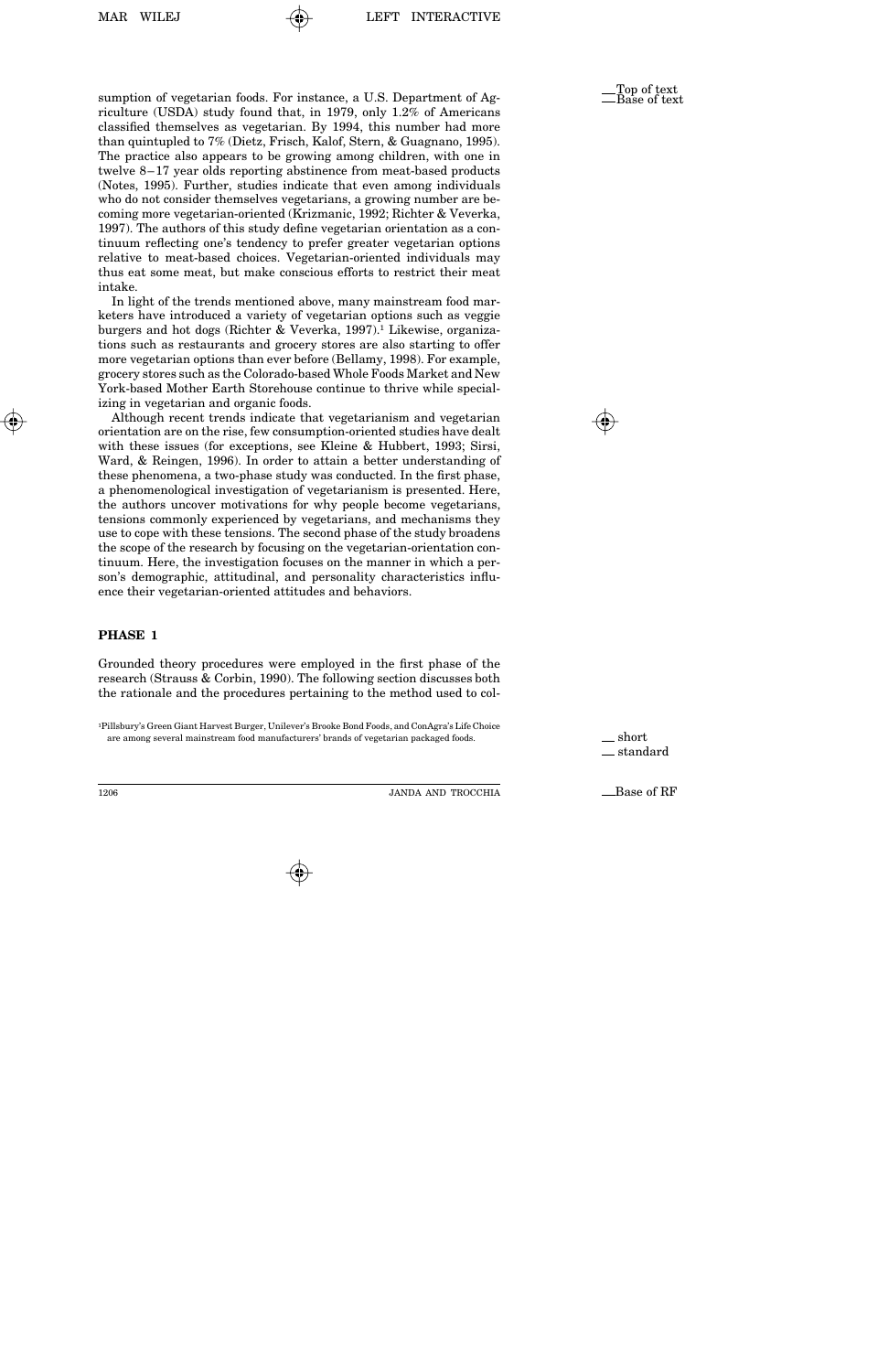lect data. The next section covers the analysis procedures and the emerging grounded theory. Vegetarianism motivations are then discussed, followed by the tensions faced by vegetarians. Finally, an explanation of the tensions and associated coping mechanisms is used to discuss implications for marketing organizations.

# **Method**

The two primary researchers conducted semistructured depth interviews with 11 informants who considered themselves vegetarians. The existential–phenomenological paradigm guided the structure and content of the interviews. This paradigm has been used in recent consumer research studies (e.g., Thompson & Haytko, 1997; Thompson & Hirschman, 1995) and seeks to derive consumer motivations, tensions, and conflicts by obliging informants to describe specific life events pertaining to the topic of study (Thompson, Locander, & Pollio, 1989). Accordingly, this method was chosen in order to tap vegetarians' thoughts, feelings, tensions, and coping strategies based on recollections of specific events in their lives.

Information for this phase of the study was gathered from a relatively small number of participants. According to McCracken (1988, p.17):

The purpose of the qualitative interview is not to discover how many, and what kinds of people, share a characteristic. It is to gain access to the cultural categories and assumptions according to which one construes the world . . . qualitative research does not survey the terrain, it mines it. It is, in other words, much more intensive than extensive in its objectives.

Other recent studies employing the existential–phenomenological paradigm have also relied on a small number of informants (e.g., Fournier, 1998; Thompson, 1996). Informants chose the settingin which the interviews were conducted in order to create a relaxed atmosphere that precipitated an open dialogue (McCracken, 1988; Thompson et al., 1989). Each interview began by asking the participant to describe what experiences influenced his/her decision to adopt vegetarian diets. Accordingly, all interviews were conducted at the informants' residence or place of business. The authors stopped conducting interviews when it was apparent that a point of information saturation had been reached, and little new information was being gained in the latter interviews (Lincoln & Guba, 1985). Informants who identified themselves as vegetarians ranged from vegans (those individuals who refrain from consumingall animal products) to those who allow fish or even poultry in their diets.

Interviews lasted from 45 to 90 minutes. Nine of the eleven interviews were conducted in person; two were conducted by telephone. Partici-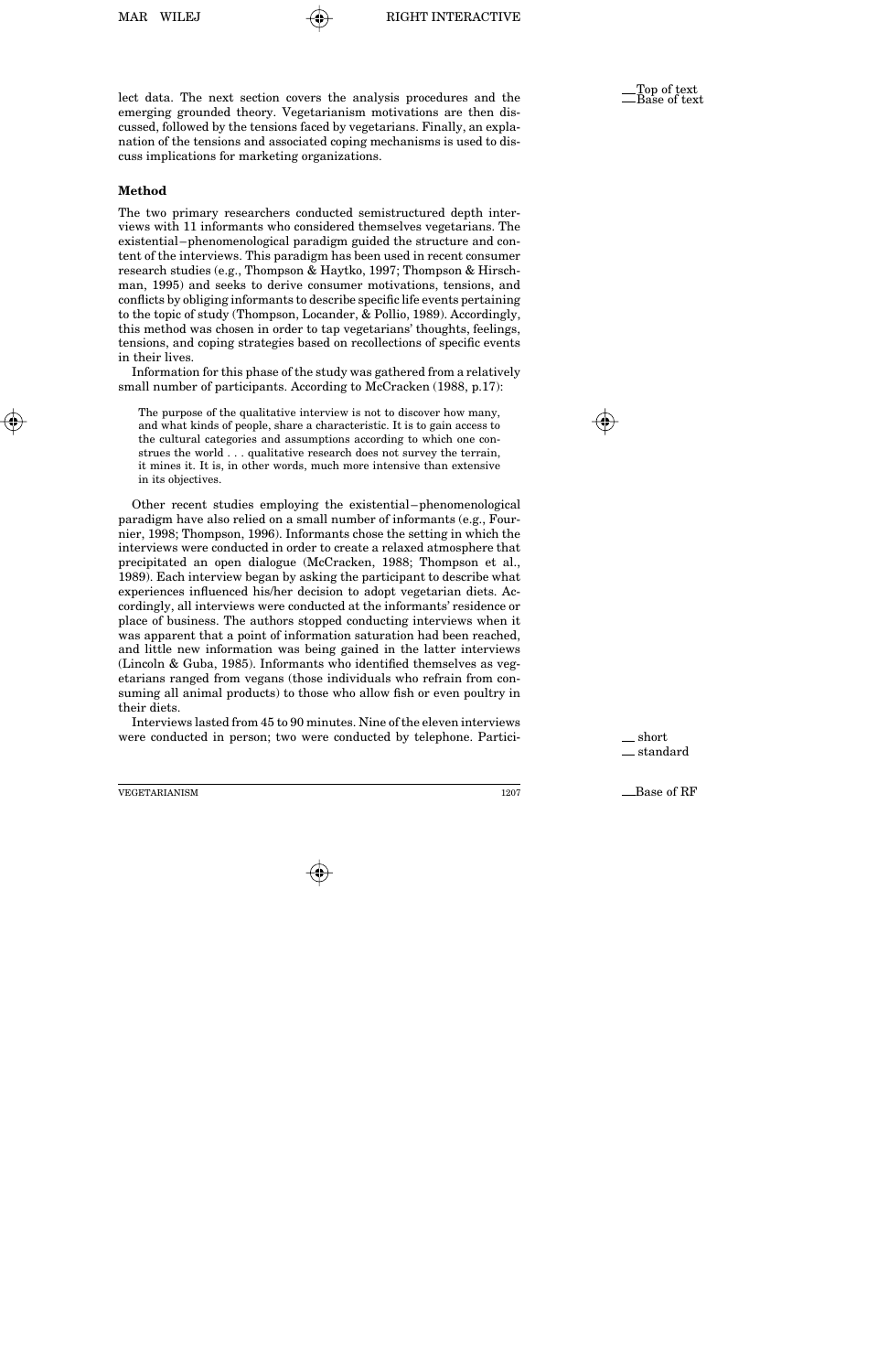| Pseudonym | Age | Years Vegetarian | Gender | Occupation       |
|-----------|-----|------------------|--------|------------------|
| John      | 33  | 2 years          | Male   | Store Manager    |
| Donna     | 65  | 15 years         | Female | Retired          |
| Mollie    | 21  | 6 years          | Female | Student          |
| Jennifer  | 21  | 7 years          | Female | Student          |
| Sharla    | 26  | 15 years         | Female | Secretary        |
| Laura     | 30  | 12 years         | Female | Homemaker        |
| Brian     | 26  | From birth       | Male   | Graduate Student |
| Carrie    | 47  | 7 years          | Female | Professor        |
| Melanie   | 23  | 11 years         | Female | Homemaker        |
| Debra     | 21  | 6 years          | Female | Student          |
| Jim       | 30  | 10 years         | Male   | Food Service     |
|           |     |                  |        | Manager          |

**Table 1. Description Of Informants.**

pants ranged in age from 21 to 65 years; 8 of the 11 were female. Educational levels ranged from high school graduate to doctorate. For a brief overview of informant characteristics, refer to Table 1.

At the start of each interview, informants were instructed that they were part of an academic study focusing on motivations and issues pertaining to vegetarianism and that all information revealed during the interview would be kept confidential. Each interview was taped; two graduate assistants transcribed the recorded interviews.

# **Analysis Procedures and the Emerging Grounded Theory**

The 11 interview transcripts were analyzed with the use of hermeneutic logic. A hermeneutic analysis appeared particularly appropriate for this setting because this philosophy retains a focus on describing tensions, conflicts, and paradoxes that emerge within the life world of a given individual. Appropriately, Phase 1 focuses on the internal conflicts experienced by those individuals who consider themselves vegetarians. Hermeneutic logic entails an iterative process of reading, documenting, and systematizing interview transcripts (Thompson et al., 1989). Accordingly, each interview was read several times by the two primary researchers. Marginal comments representing abstractions of "experience-near" (Geertz, 1979; Thompson, 1996) descriptions were made alongside each interview transcript. For instance, passages pertaining to feelings of sadness for suffering animals were labeled "empathy for animals." Passages pertaining to drawbacks of vegetarian diets were labeled "health concerns." Upon reading the entire manuscript for a sense of the whole, the themes listed above were reduced to the tension termed, "animal-welfare versus self-welfare." A literature search was conducted for information pertaining to each tension as it was discovered (Thompson, 1996).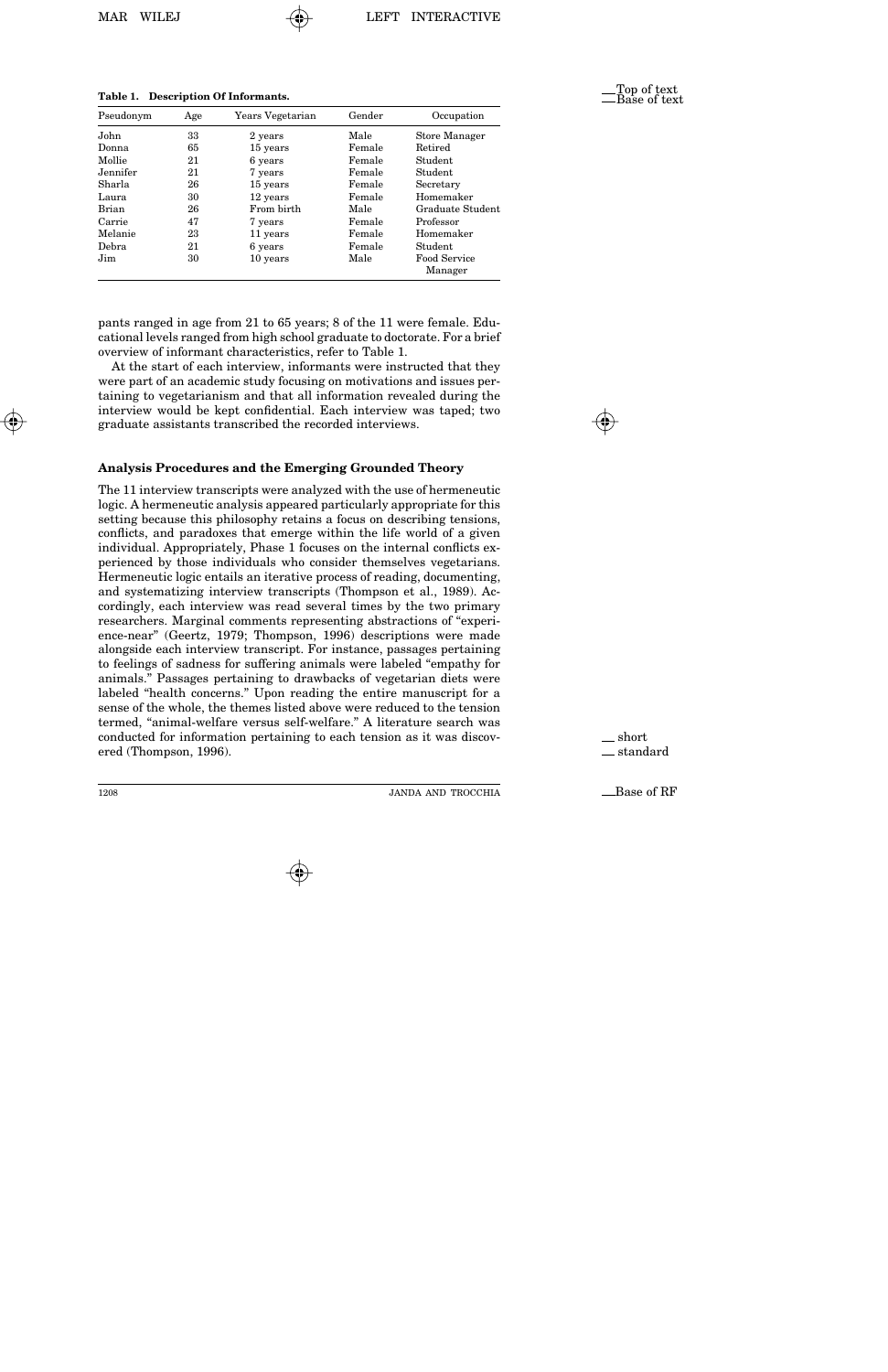

**Figure 1.** Model of consumer motivations, tensions, coping mechanisms, and implications.

A rough draft of the manuscript was presented to three vegetarian informants for their comments. Suggested revisions from three faculty members who are experienced with consumption motivations and/or interpretive research methods were incorporated into the text. Member checks were also conducted (Denzin & Lincoln, 1994). First, consumer informants were presented with copies of their completed interview transcripts along with stamped envelopes addressed to the researcher. They were asked to state whether any remark had been misquoted, and were encouraged to add any comments they felt would enhance the clarity of their previous thoughts. Second, informants were provided with brief descriptions of the motives, tensions, and coping mechanisms that the researchers derived from the interviews. They were asked to state whether the interpretation accurately reflected their sentiments. The two primary investigators independently coded data from each of the 11 interviews. Thus, codingand interpretation of earlier transcripts helped the two primary researchers gain a more complete understanding of subsequent transcripts. Similarly, interpretation of the latter transcripts provided unique insight that helped facilitate understanding of earlier transcripts. Throughout this process of interpretation, the researchers compared and discussed notes thoroughly. This process culminated in a marketing model of vegetarianism (see Figure 1).

The model suggests that vegetarians possess motivations for choosing to abstain from meat-based products (e.g., maintaining health, concern for animal rights). Once they begin practicing vegetarianism, a variety of cognitive tensions may develop (e.g., practicality versus integrity, animal welfare versus self-welfare). These tensions are either reduced or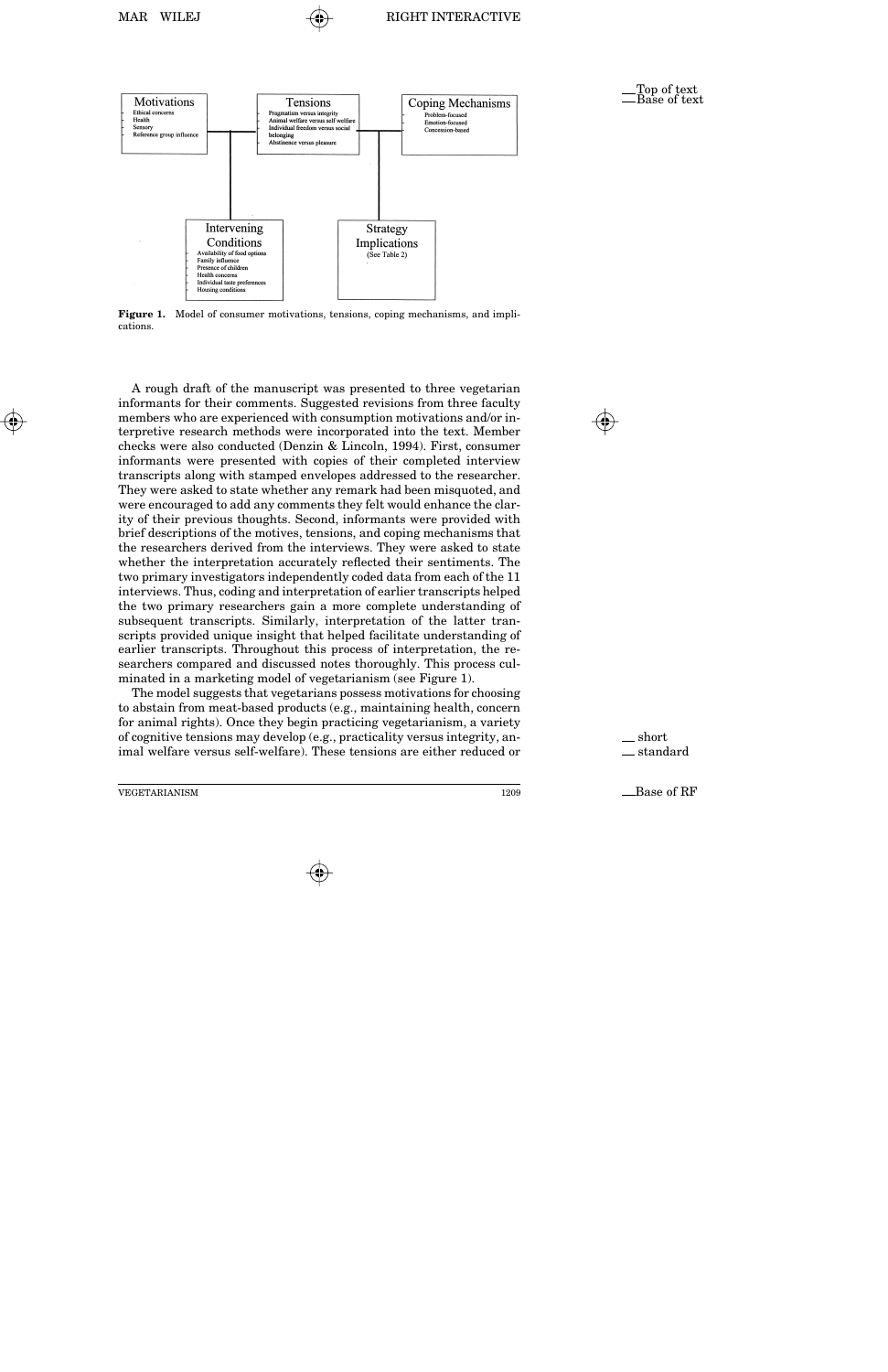exacerbated by intervening conditions (e.g., family influence, presence of children, availability of vegetarian food options). In order to deal with their tensions, informants devised coping strategies (e.g., relying on a trusted individual to help select truly vegetarian food products). The findings uncovered in the first phase of the research are discussed below.

## **Vegetarianism Motivations**

Although marketing and consumer-oriented literature regarding vegetarianism is scarce, considerable research has been conducted in sociology, social psychology, anthropology, and theology (see Broida, Tingley, Kimball, & Miele, 1993; George, 1994; Twigg, 1979). According to Beardsworth and Keil (1993), the vast majority of vegetarians in Western society are converts to the practice. Based on their own critical scrutiny, these individuals consciously reject orthodox food-consumption patterns. From their transcript data, Beardsworth and Keil (1992) identified four primary motivations for converting to vegetarianism: moral (pertaining to animal welfare and animal suffering), gustatory (pertaining to the taste and texture of meat), health-related, and ecological.

Transcripts from the 11 interviews conducted in Phase 1 suggested that each informant possessed at least one or more of four underlying motivations for choosing to become vegetarian. They include ethical, health, sensory, and reference group influence. Although there is considerable overlap between each set of motivations, some differences do exist. The categories representing moral/ethical and health-related considerations are fairly consistent across the two studies. The sensory motivational category discussed in the present study subsumes the gustatory category revealed by Beardsworth and Keil (1993). In addition, the sensory category adds aspects pertaining to feelings associated with the sight and smell of meat. This study also broadens the current literature by revealing the presence of reference-group influence as a vegetarian motivation. These motivations are discussed below.

*Ethical concerns.* Ethical concerns emerged as a strong motivation influencing informants' choices to adopt vegetarian diets. Two major subthemes reflect an individual's ethical concerns pertaining to animal welfare: concern for the quality of life of animals and the feeling of guilt associated with killing animals.

*Impairing Animal's Quality of Life.* People are increasingly concerned about animal welfare. There are over 200 animal-rights organizations in the United States alone. Their goal is to obtain stricter government control over how animals are raised, used in laboratories, transported, and slaughtered (Wunderlich, 1991). In the current study, many informants expressed concern regarding treatment of animals raised for human consumption. They felt empathy for what they perceived to be a dismal quality of life for the animal. Specifically mentioned in the in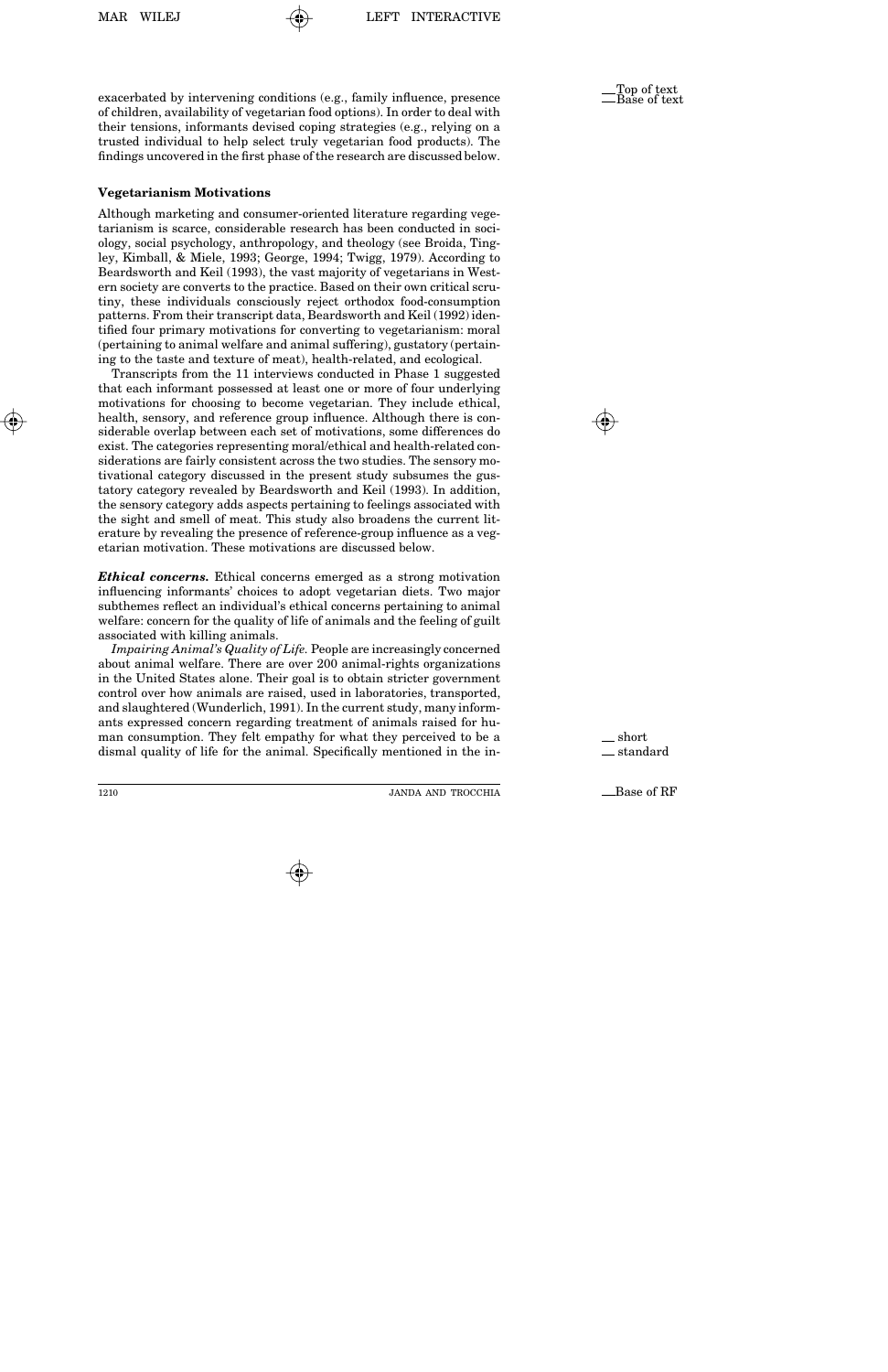terviews were overcrowded and confining living quarters, cruel and unnatural treatment of animal bodies (e.g., use of hormones), and treatment of animals as objects (e.g., raised for the sole purpose of being slaughtered). The following quotes from the transcribed interviews reflect these concerns:

I think that hormones affect the way human beings feel. I think that they must affect the way animals feel within their bodies. (Laura)

The commercial chicken farms where they raise the eggs, the birds are in such small cages they poop on each other and a lot of times they will file their beaks off so they can't peck one another and they just have crap dripping down from the cage above. (Brian)

I feel sorry for them—anything that is in a cage—I have a fish tank at home and I am starting to feel guilty about having fish in it. (John)

The whole process seemed a little sad and unfair. To raise something for the purpose of eventually killing it was kind of  $\ldots$  just seemed very crazy to me. (Laura)

Several informants described the roots of their vegetarianism as emanating from childhood pet ownership. Previous research has likewise demonstrated that childhood pet keeping influences adult ethical vegetarianism (Paul & Serpell, 1993). When asked to describe her feelings of empathy toward animals, Mollie explained:

When I was younger, I raised pigs for 4-H and the last time I saw my pig, my pet pig that I loved and trained and raised from a piglet, I saw it go onto the truck to get slaughtered. I told my folks that I was never going to eat ham or any pork product again.

Brian also expressed similar feelings:

I have always loved animals. I worked in a pet store for quite a while and after a while I felt bad about having the animals in cages and things. I couldn't [continue working there] with a clear conscience so I left.

*Animal Slaughter.* Another major concern expressed by several informants pertained to the act of terminating the life of a living being. Some informants viewed the killing of any living being as undesirable. For example, Brian, a yoga follower, expressed religious reasons for not consuming animal-flesh-based products. Yoga followers believe that every person or animate thingexperiences reincarnation, so eatingmeat would be tantamount to cannibalism (Jacobsen, 1994). Similarly, Buddhists believe in the principle of ahimsa, or avoiding unnecessary inflicting of harm or suffering upon living beings (Lesco, 1988).

Informants who had no formal or religious convictions regarding kill-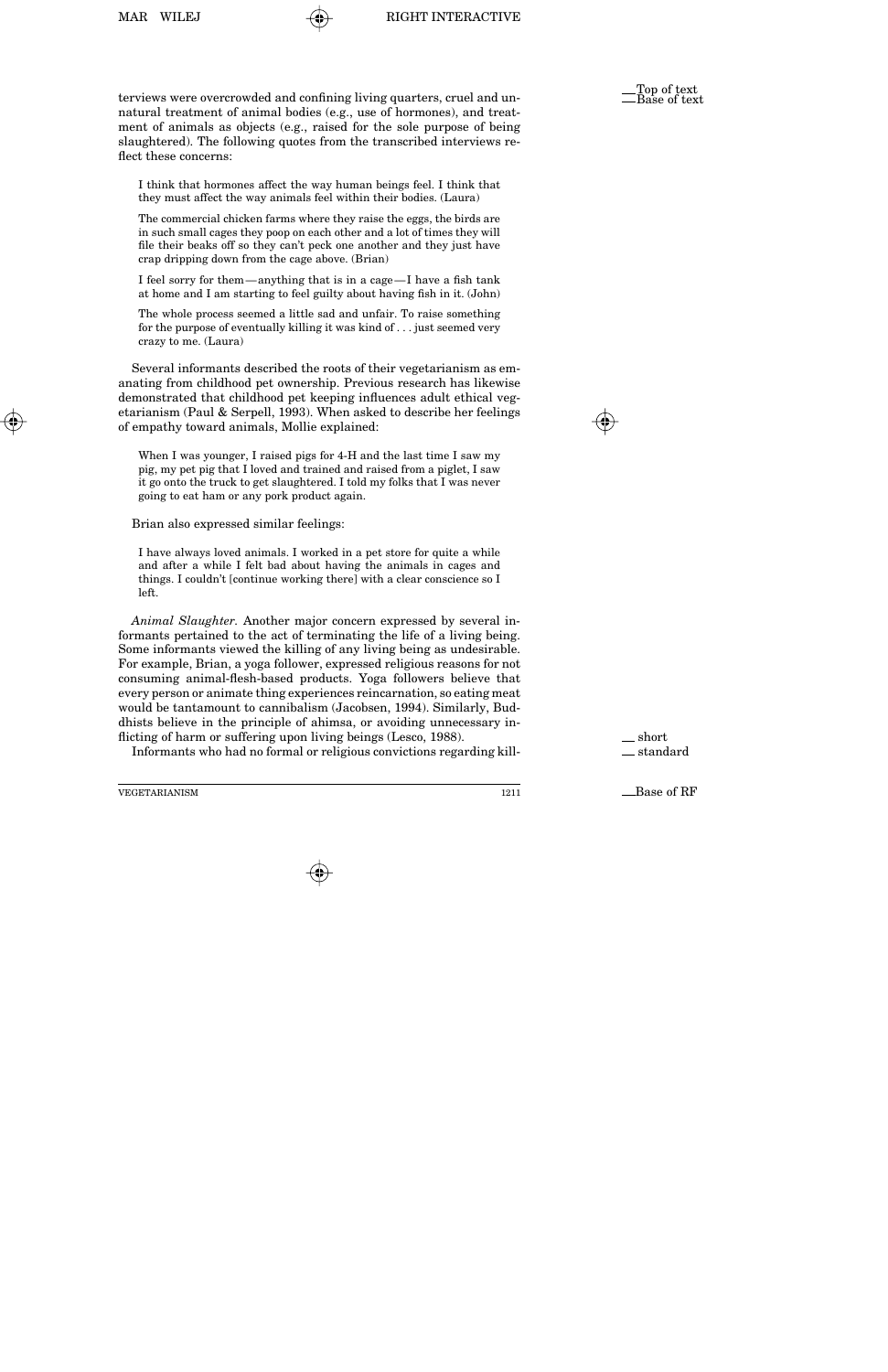ing animals also expressed concern about the morality of animal slaughter. These informants expressed anxiety regarding what they felt was the senseless destruction of life. The following excerpts from their interviews illustrate some of these concerns:

I would describe myself as someone who refrains mainly out of personal conviction from eating or using products that hurt or kill animals. This is true whether it is food or other products such as medicines, beautycare products, or a lot of other stuff. (Jennifer)

People were worried about things like purse seining, which is a real controversial way of catching tuna. Star-Kist was allowing tuna to be caught in such a way that dolphins would also be dragged upon the boats and killed. With that stuff in the news, I just started becoming more conscious of these issues. (Carrie)

It should be noted, however, that these informants felt no remorse regarding the consumption of milk, eggs, or honey because cultivation of these products is not lethal to the animals that produce them. Jennifer expresses this sentiment:

The way I feel about it is that animal have certain things that they just do. For instance, cows produce milk and chickens produce eggs. I feel they are intended to do so. They are not injured in the process although some egg producers treat chickens horribly and that is why I like to buy organic farm products.

*Health.* Vegetarian diets are generally regarded as healthy because of their typically lower levels of saturated fat, cholesterol, animal protein content, and higher levels of folates, antioxidants, carotenoids, and phytochemicals (Jacob & Burri, 1996). Because of these attributes, some vegetarian diets are associated with lower rates of coronary heart disease, hypertension, renal disease, and diabetes (Beilin, 1994; Dwyer, 1988; Key, Thorogood, Appleby, & Burr, 1996; Pagenkemper, 1995; Roberts, 1995).

Traditionally, vegetarians adhered to the practice because of ethical or religious reasons. However, for most modern-day vegetarians (particularly in the West), health reasons play an important role in their decision to maintain a vegetarian life-style (Beardsworth & Keil, 1993). This can be seen with the popularity of "health," "organic," or "natural" foods in modern societies like that of the United States. The following comment by Donna expresses this perspective:

A vegetarian diet is so much better for you than a meat-based one. It's a lot lighter. There's no cholesterol at all in anything that doesn't come from an animal.

Apart from the general health benefits of vegetarian foods, some other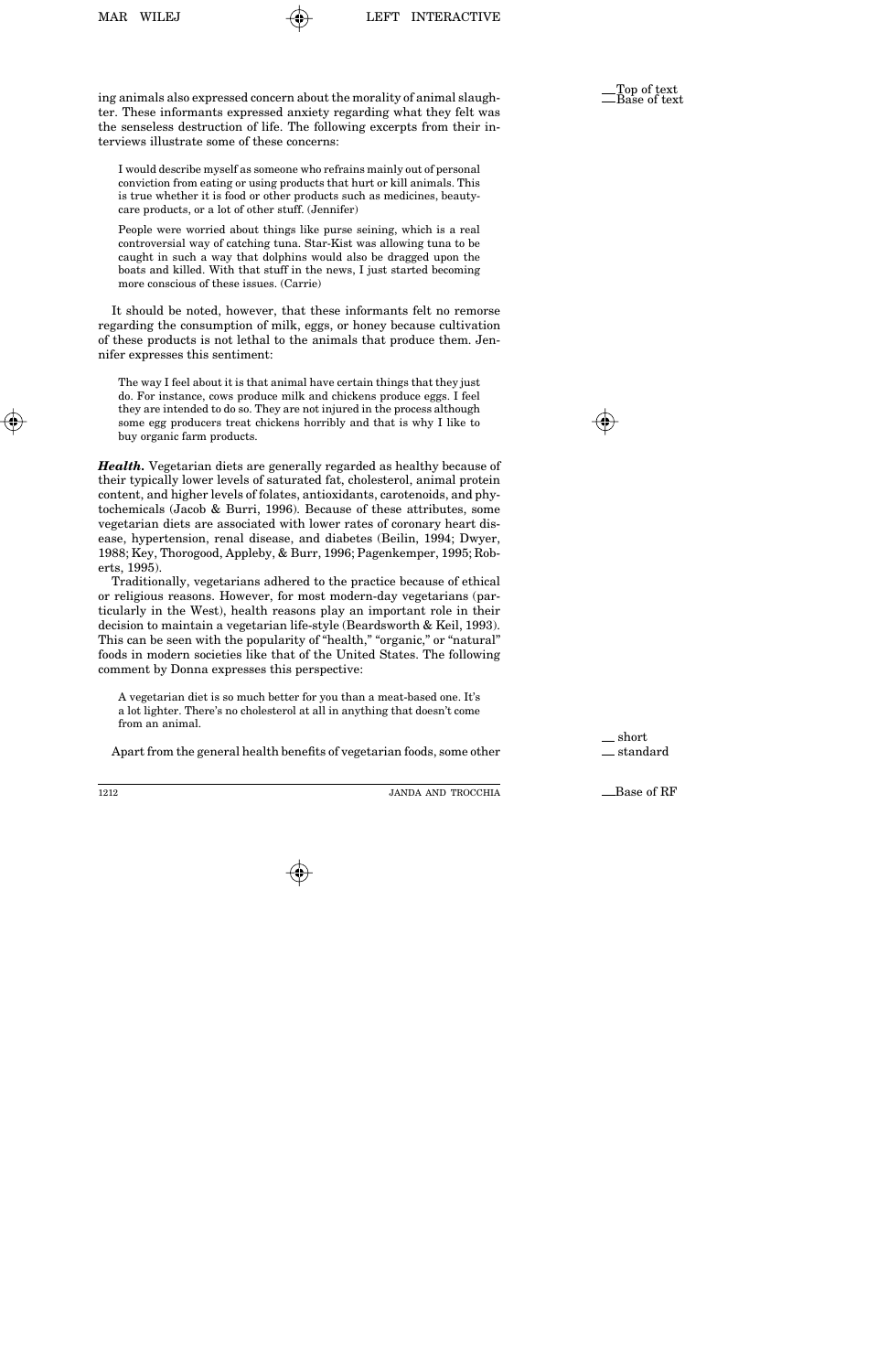health-related concerns emerged from the interview transcripts. These concerns focused on the potential health implications of eating meat of animals raised in unsanitary living conditions and administered harmful chemicals such as growth hormones. In the following comments, John relates these concerns.

The chicken industry is just disgusting. Once you start learning about this stuff, it is really gross and that was a big part of my becoming vegetarian. I mean, people can get salmonella from eating regular eggs.

They still give hormones to the cattle. You know that when you ingest the beef, it's got to be getting into your body.

*Sensory.* Some individuals possess an aversion to the taste, texture, smell, and/or sight of meat-based foods (Twigg, 1979). The aversion may come directly from the meat itself, from imagining the animal in its living state, or when an individual reflects upon an animal's method of slaughter. Many informants in this study revealed negative sensory perceptions regarding meat products. In general, these perceptions related to the unappealing taste, repulsive odor, objectionable texture, and unpleasant appearance of meat. Mollie expresses such a sentiment in this comment:

I never really liked the taste of meat. To me an apple tastes better than any meat.

Several themes relating to the unpleasant appearance of meat emerged from the transcripts. In describing her views about the unappealing look of meat, Mollie expressed her negative sentiments about the public display of animal body parts.

When I lived in Spain, the people I lived with ate ham, and always had pig legs hanging in their kitchen, and they would cut part of it off and eat it. It was pretty disgusting.

In her remarks, Mollie explains her disgust for even foods that resemble meat.

My roommate eats fish, and she buys tofu hot-dogs and soybean burgers. I just can't eat that— it looks too meaty to me.

Some informants expressed their repulsion with the sight of blood and bones. John, referring to his job as a waiter at a restaurant, conveys such a sentiment:

Yeah, seeing blood on the plate of steak at the restaurant would gross me out sometimes. The blood on the plate is kind of sick.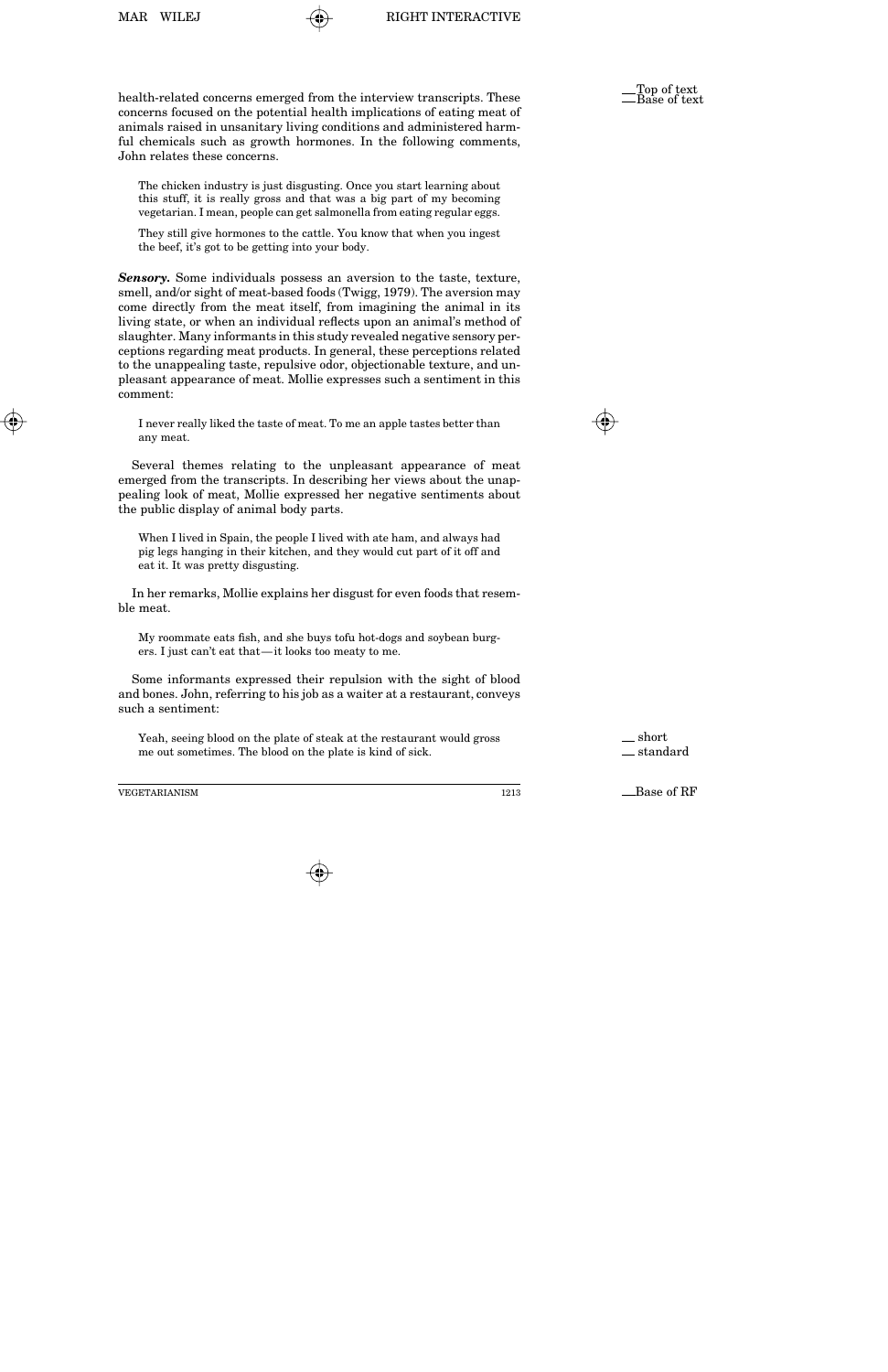Shannon and Jim express similar sentiments in the following remarks:

It's kind of gross when you are cooking hamburger. I have to make sure I'm not touching the stuff. It's gross, all cold and bloody and everything. (Shannon)

I wouldn't eat catfish or anything like that because of the bones. (Shannon)

When I was a kid, I remember my father eating sardines and seeing the face. I remember thinking, 'I will never eat anything with a face.'  $(Jim)$ 

Several informants expressed disgust with meat-based products that appeared to be somewhat distinct from sensory reasons. These feelings of disgust came from thoughts associated with the origins of cooked meat. For some informants, eating meat brings up images of cannibalism. John describes the act of tearing into the flesh of an animal as "gross." Mollie, in recollecting a past incident, characterizes flesh-eating humans as "savages." From an operant-conditioning perspective (Peter & Nord, 1982), these aversive images from the informants' past experiences seem to act as negative reinforcements affecting their attitudes toward meat consumption. Two representative quotes pertaining to disgust toward meat are presented here.

Just the idea of eating meat seems gross—tearing into the flesh of another animal.

Everyone in my cheerleading squad was really starving. They were all chowing on the meat. I remember thinking, "what a bunch of savages."

*Reference Group Influence.* Some individuals may adopt vegetarian life-styles in order to emulate those they admire. Vegetarians may be viewed as more health-conscious, self-disciplined, attractive, and empathetic than nonvegetarians (Beardsworth & Keil, 1992). Thus, they may serve as a form of aspirational reference group for some individuals (for a discussion of reference-group influence, see Bearden & Etzel, 1982). Some consumers may also label themselves vegetarians although they still consume animal flesh (especially fish and, to a lesser extent, poultry) in order to claim membership in this group. Once a person labels him- or herself a vegetarian, the reference group "vegetarians" transforms from aspirational (desiring but not holding membership) to contactual (holding membership). The consumer thus experiences an elevation in perceived status.

Social influence was a key factor for some informants in adopting their vegetarian beliefs. For example, Carrie explained that she established her vegetarian views and beliefs through membership in a group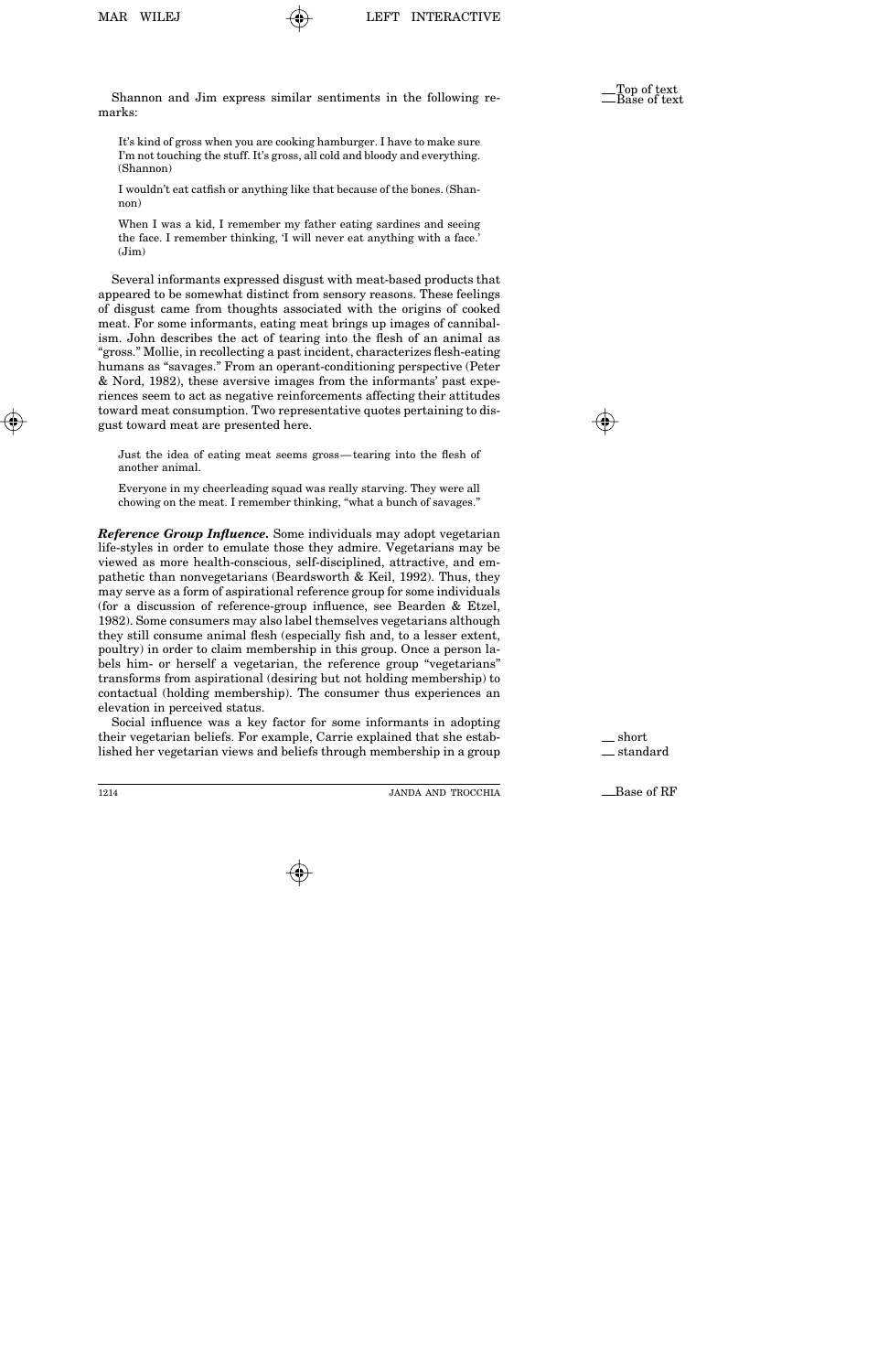for which she had high regard. The following is a quote from Carrie's transcribed interview:

Well, my chiropractor in Pittsburgh was really into holistic health. She looked 30, but she was 45. I mean I just looked at her, she was vibrantly healthy and could do so much. She had a full chiropractic practice, five children, and a home. They were all organic vegetarians. I observed this woman and her lifestyle and the standard she applied to herself. I thought it does seem to be good enough for me.

The in-depth interviews uncovered a different type of reference-group influence as well. Jennifer and Mollie pointed out that they had known people that called themselves vegetarian because these individuals considered the practice to be trendy, unique, and attention-grabbing. Interestingly enough, the informants were protective of their own vegetarian status and judged harshly those who claimed to be vegetarian just to be trendy.

At one point, there were people who thought being vegetarian is trendy. People I knew started trying to become vegetarian a few years ago. Then they stopped, and that is also something else that bothers me. People do it because it is different and they think it is cool. They do it for social recognition. That bothers me. (Jennifer)

I am very protective of me beinga vegetarian. I am also very insulted when other people claim to be vegetarian when I do not feel that they are. For instance, the people who do not eat red meat but eat other kinds of meat and claim they are vegetarian. There is this girl that I know quite well and she does this all the time. She says: "You know at our dinner tonight we will have vegetarian dinner, and we get chicken. . . . " It is really annoying. But she says she is a vegetarian because she does not eat beef. I realize that I am not the strictest vegetarian. It is something that I am a bit proud of—it is a way of my life. It is one of my deep personal values. It is definitely part of who I am. It just really bothers me when other people step down. (Mollie)

## **Tensions, Coping Mechanisms, and Intervening Conditions**

In the emic analysis of the interview transcripts, the authors revealed several underlying motivations for individuals to choose adoption of a vegetarian diet. In the etic analysis, various tensions emerged. These tensions represent opposing cognitive forces that may manifest themselves in vegetarians' feelings of guilt, hypocrisy, and uneasiness. They express a more etic than emic perspective because the tensions were generally not identified as such by the informants. Rather, they were inferred from reading the transcripts in their entirety and forming a gestalt of the informant's meaning by analyzing consumer coping mechanisms and by conducting member checks to verify the existence of the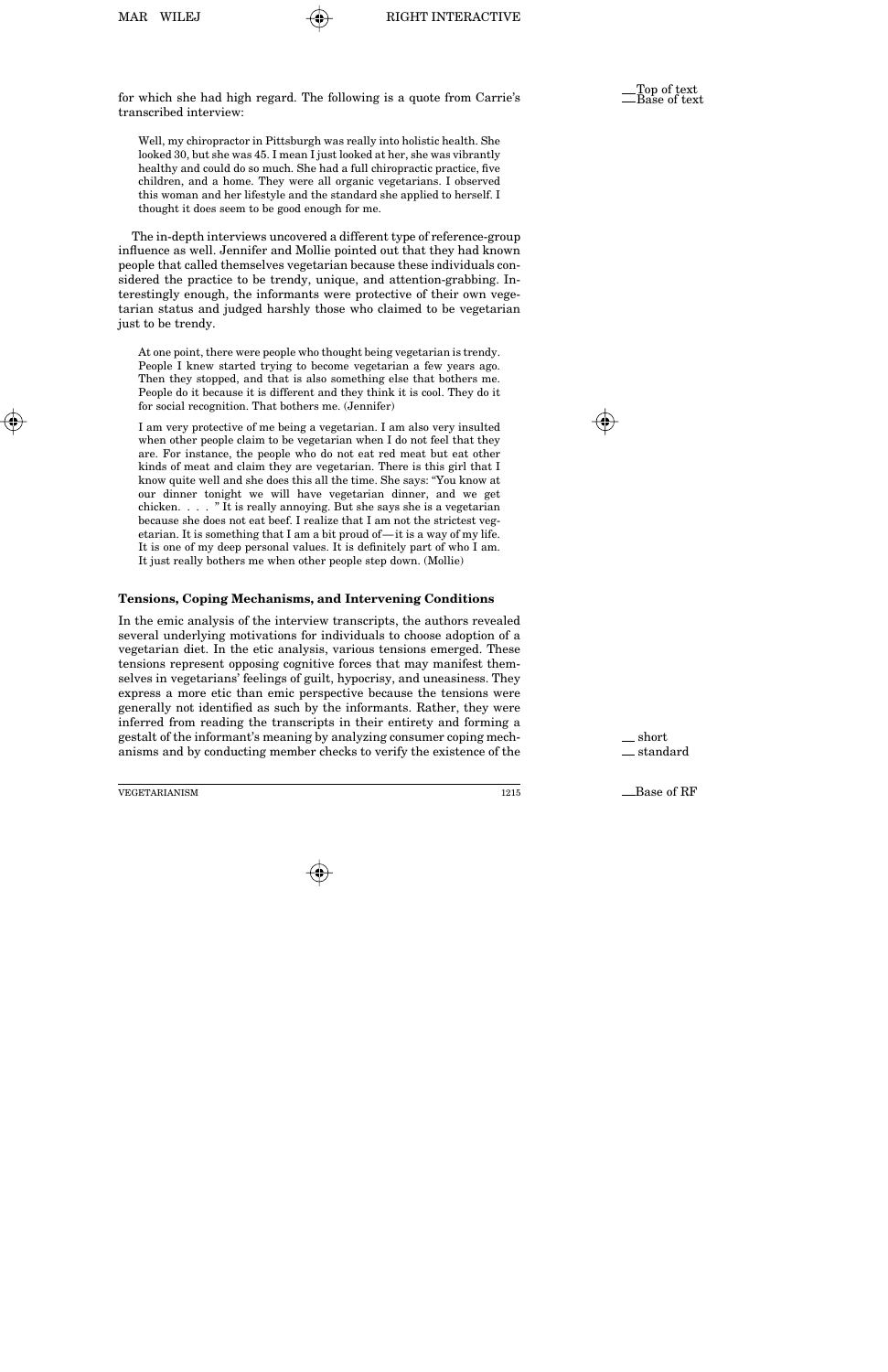tensions. Four tensions emerged from the analysis: pragmatism versus integrity, animal welfare versus self-welfare, individual freedom versus social belonging, and abstinence versus pleasure.

Interview transcripts revealed that informants utilized several coping strategies in order to deal with their tensions. The term *coping*, as used in this study, refers to constantly changing cognitive and behavioral efforts to manage tensions that are outcomes of specific external and/or internal demands (Lazarus & Folkman, 1984). These coping strategies can be classified under three general categories, two of which (problem focused and emotion focused) are consistent with recent work in the psychological literature (e.g., Carver, Sheer, & Weintraub, 1989; Lazarus & Folkman, 1984). The third strategy, termed *concession based,* was created as an outcome of the phenomenological interviews.

Some coping strategies are oriented toward behavioral problem-solving approaches intended to minimize tensions. These types of coping strategies, termed *problem focused,* attempt to eradicate or alter the source of the tension (Carver et al., 1989). For example, suppose an individual identifies a personal health problem as a source of tension. Successful enactment of a problem-focused coping strategy would entail seeking medical treatment and attaining a state of physical well-being.

Another type of coping strategy, *emotion focused*, attempts to deal with the tension without altering the source of the stress. Emotion-focused coping aims at reducing or managing the emotional distress that is associated with (or cued by) the situation. It is believed that individuals are most likely to engage in this coping strategy when they believe the source of the tension cannot be eliminated or altered. For example, a cancer patient who is terminally ill may cope with her situation by turning to religion, and imagining a joyous afterlife.

The third type of coping (*concession based*), refers to a strategy in which an individual first engages in a compromising behavior designed to reduce the source of the tension, then rationalizes her choice to engage in that behavior. For instance, an individual who needs a blood transfusion, but whose religion prohibits it, may elect to undergo the treatment, but rationalizes it by explaining to herself that her family would benefit by her longer life.

A deeper understanding of vegetarianism, obtained through the study of tensions and copingmechanisms, may benefit both consumers as well as business organizations interested in vegetarians (see Table 2). The following subsections discuss various tensions faced by vegetarians, and their strategies for coping. Because many environmental and personal factors may influence the prominence of these tensions, a discussion of relevant intervening conditions is also included.

*Pragmatism versus Integrity.* This tension highlights the anxiety that informants felt between maintaining their vegetarian beliefs and behaviors, while still attempting to be practical in their everyday lives.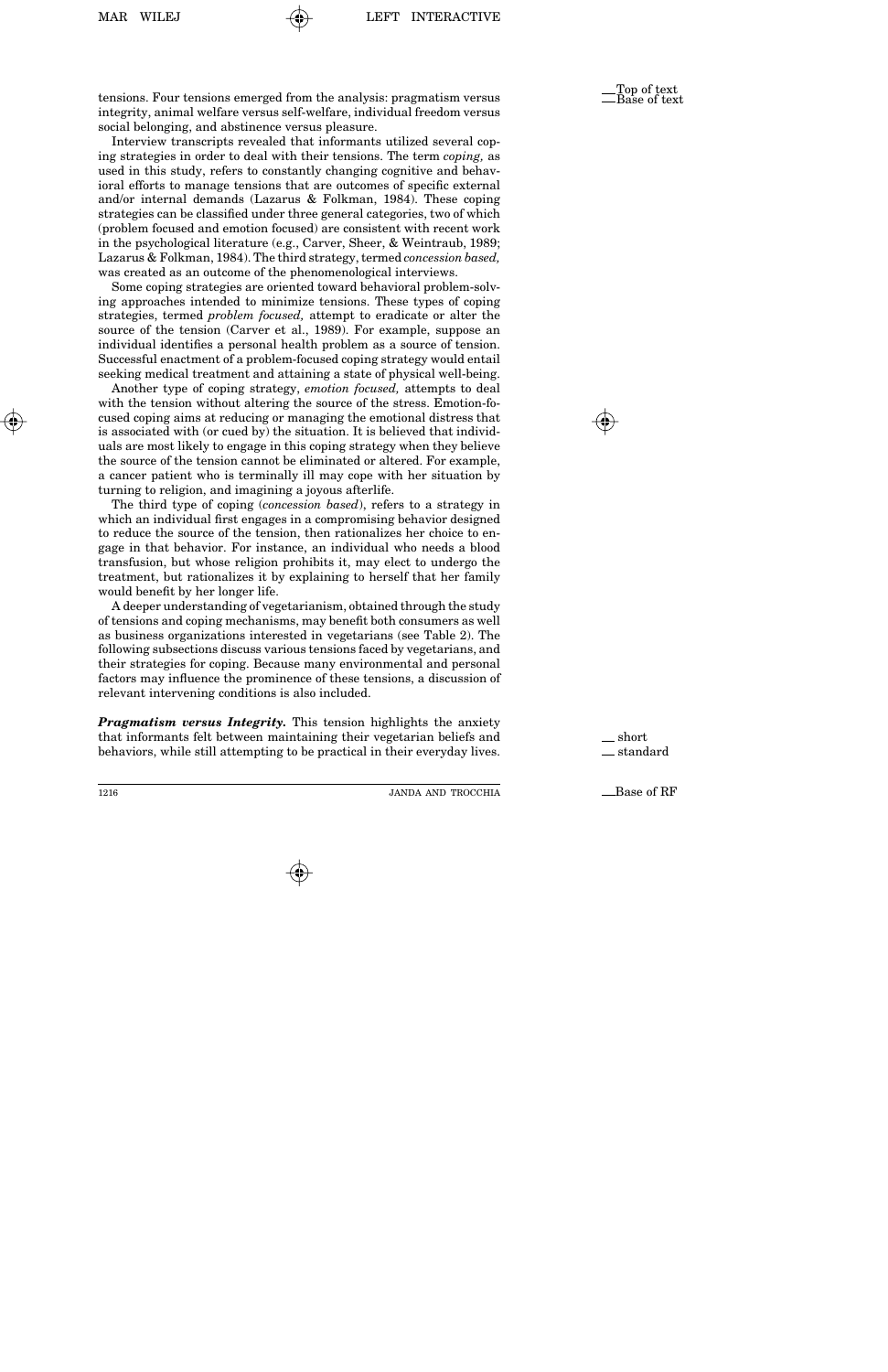| Tensions                                   | Problem Focused                                               | <b>Emotion Focused</b>                                                              | <b>Concession Based</b>                                  | <b>Strategy Implications</b>                                                                                          |
|--------------------------------------------|---------------------------------------------------------------|-------------------------------------------------------------------------------------|----------------------------------------------------------|-----------------------------------------------------------------------------------------------------------------------|
| Animal welfare vs. self-<br>welfare        | Move pests outside with-<br>out killing them                  | Feel little or no concern<br>for pests                                              | Avoid meat but eat fish                                  | Use "No animal testing"<br>theme in promotion<br>Use "No animal cruelty"<br>theme in promotion<br>Offer organic foods |
| Pragmatism vs. integ-<br>rity              | Rely on trusted store or<br>brand<br>Read specific magazines/ | Pay little attention to<br>meat ingredients<br>that are unobserva-                  | Apply 80/20 rule<br>Cook meat for loved ones             | Formulate appropriate food<br>labels<br>Charge premium prices                                                         |
|                                            | newsletters                                                   | ble                                                                                 |                                                          |                                                                                                                       |
| Individual freedom vs.<br>social belonging | Bring own vegetarian food<br>to social gatherings             | Try not to take ribbing<br>personally                                               | Sometimes give in to eating<br>meat at social gatherings | Advertise benefits of vege-<br>tarian foods                                                                           |
|                                            | Select restaurants on ba-<br>sis of vegetarian op-            |                                                                                     | Try not to draw attention<br>to being vegetarian         | Increase availability of<br>tasty vegetarian options                                                                  |
|                                            | tions                                                         |                                                                                     |                                                          | Offer websites and internet<br>discussion groups                                                                      |
|                                            |                                                               |                                                                                     |                                                          | Organize get-togethers for<br>vegetarians                                                                             |
| Abstinence vs. pleasure                    | Take vegetarian cooking<br>classes                            | Maintain conviction<br>that vegetarian foods<br>taste better than ani-<br>mal foods | Eat white meat, cheese,<br>and/or eggs                   | Offer a better variety of<br>vegetarian options                                                                       |
|                                            | Use spices                                                    |                                                                                     |                                                          | Convey health benefits of                                                                                             |
|                                            | Buy vegetarian cookbook                                       |                                                                                     |                                                          | vegetarian options                                                                                                    |
|                                            | Move to a larger city                                         |                                                                                     |                                                          | Offer vegetarian cooking<br>classes                                                                                   |
|                                            |                                                               |                                                                                     |                                                          | Offer vegetarian cookbooks                                                                                            |

## **Table 2. Tensions, Coping Mechanisms, and Strategy Implications**

1217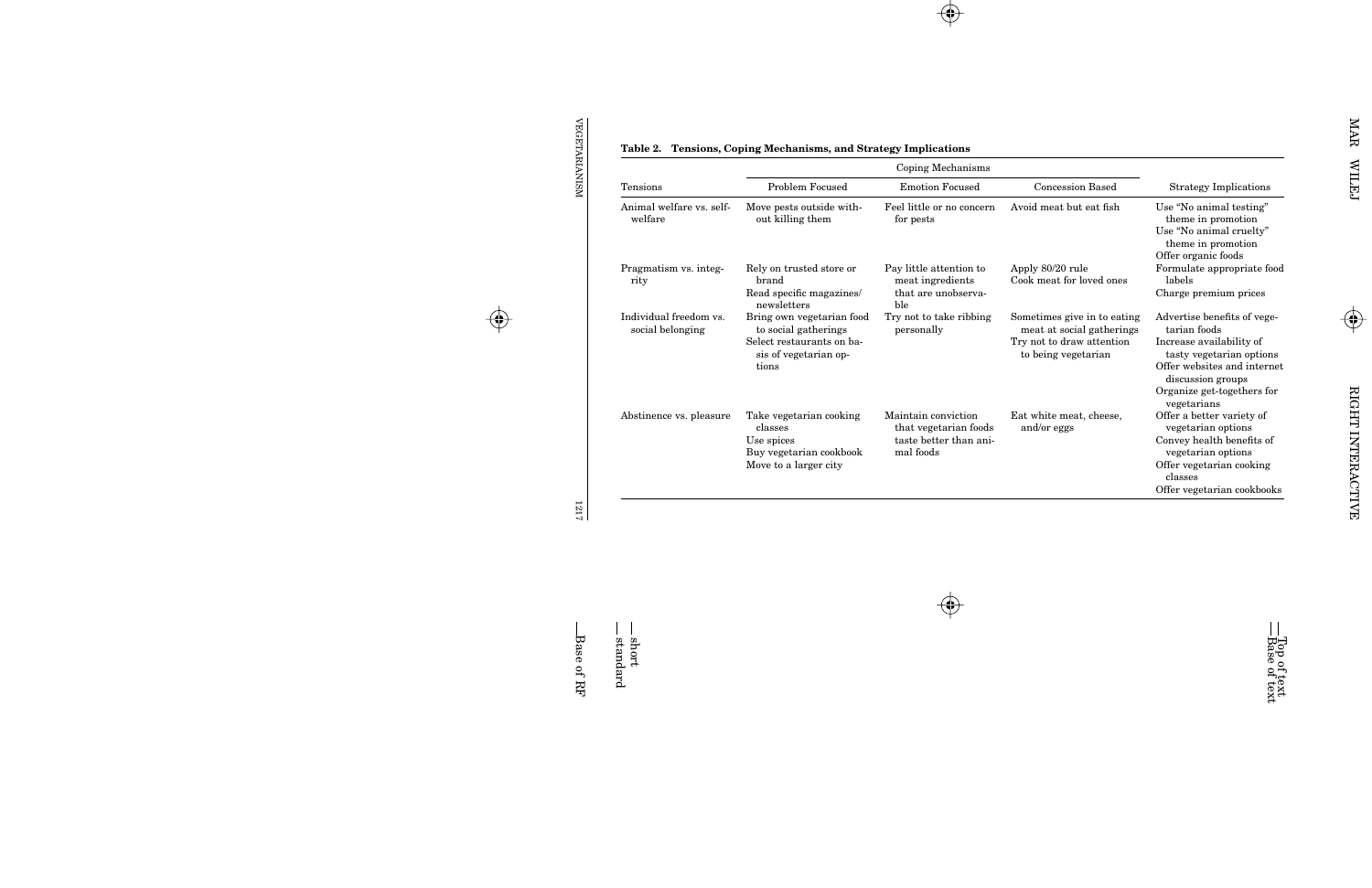Sharla provides an example of this tension. She suggested that although she would like to only purchase those products that are vegetarian, the mental accounting involved with purchasing such products is a difficult and burdensome task. If she were to spend all the time she needed to find out which foods were truly vegetarian, then she would have little time for the other responsibilities in her life. Sharla copes with her tension by using a concession-based strategy of keenly looking for vegetarian foods, yet she buys some foods with nonvegetarian content when she perceives her effort to be too great. She rationalizes consumption of nonvegetarian foods by arguing that, because the vast majority of her food purchases are vegetarian, a few meat-based products will not really hurt her.

Other examples of this tension are found in the following transcripts. These excerpts highlight informants' views of their relationship with insects as existing on a continuum between humanitarianism and infestation. They feel a need to draw a line on that continuum so that they can live with their own conscience and still maintain a clean, sanitary household.

Sometimes I would get a very humanitarian trip about a bug— and I would save his life and I would take him outside. Other times they scare the crap out of me and I would kill a spider. First thing I would grab a shoe and kill them. I am not a big savior in bugs. I do not know if most vegetarians are. I am not. Some bugs scare me, and I do not consider them as living creatures. It is probably hypocritical. (Jennifer)

I don't like doing it (killing spiders) but I do. Well, even with being a vegetarian, I do kind of look at it as being a balance between what's necessary to be a healthy human being and what the animals prefer, you know? (Laura)

A number of informants used problem-focused coping strategies to deal with this tension. These strategies include relying on a trusted store(s) and/or brand(s) that guaranteed no animal content. As Carrie pointed out, she tries to buy most of her groceries from a local organic foods store because she has, over time, formed a bond of trust with the store manager and knows that the manager screens questionable products. She shops for most of her groceries at this store despite knowing that the establishment charges premium prices. Some informants mentioned reading magazines/newsletters devoted to presenting current information on vegetarian options.

Another coping strategy mentioned was Carrie's 80/20 rule (a form of concession-based coping). According to Carrie, she likes to conform to vegetarian beliefs, but understands that this often takes its toll on her ability to socialize with friends because not all restaurants offer satisfying vegetarian options. In order to compromise, she applies what she calls the 80/20 rule. Carrie implements this rule by adhering to a strict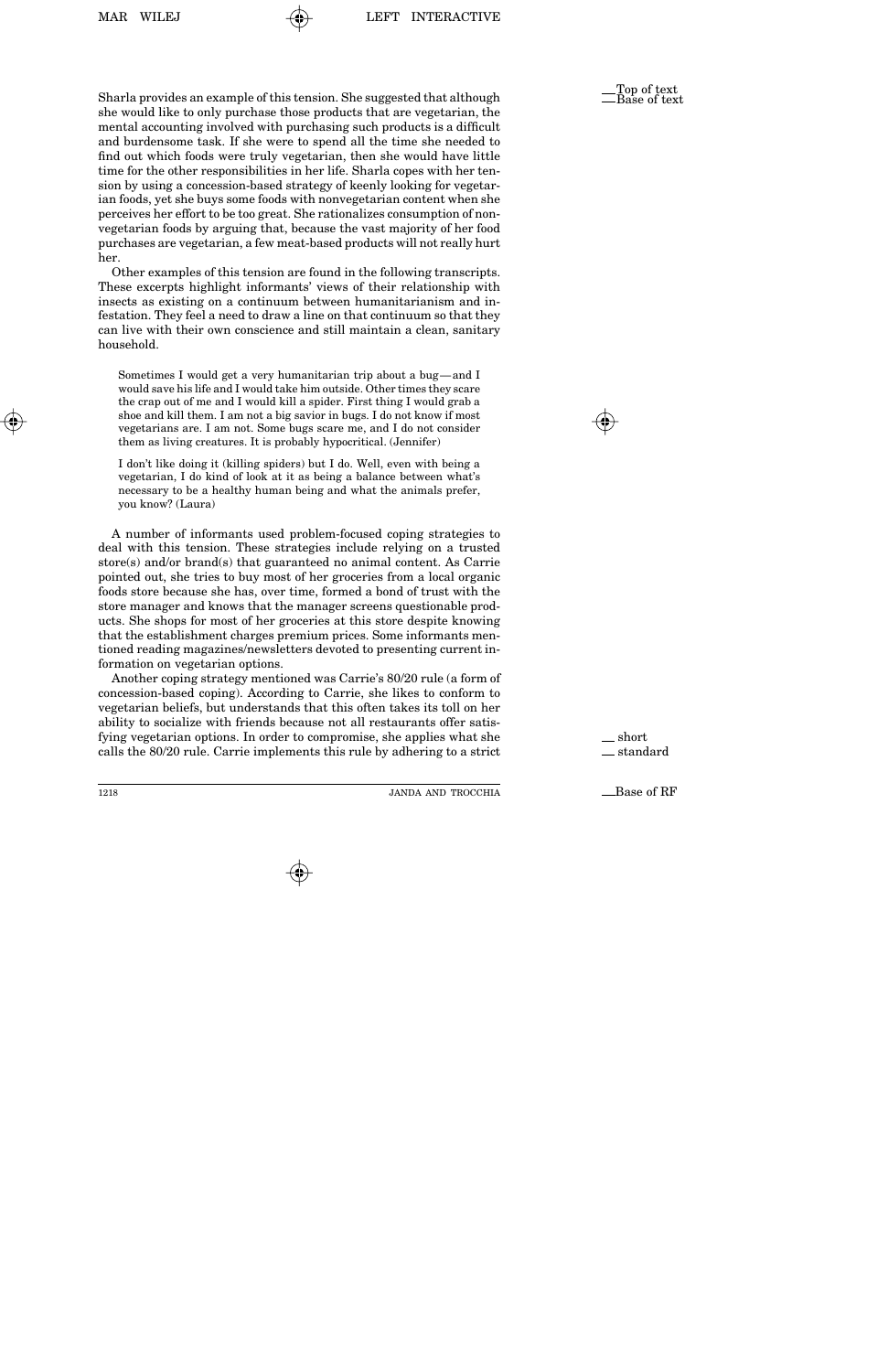vegetarian diet 80% percent of the time, but relaxing the standard for 20% of the time in order to socialize.

A number of informants mentioned a coping strategy of ignoring food ingredients that were outwardly unobservable. For instance, Mollie mentioned that when she is not sure of the constituents of the food available at a social gathering, she would simply eat it as long as she could not actually observe the meat in the food. This is an emotionfocused coping strategy because, by not knowing whether she is ingesting meat, she is able to avoid the emotional outcome of knowingly ingesting meat.

*Intervening Conditions.* The presence of children particularly heightened the tension concerning pragmatism versus integrity. Some respondents felt that a strictly vegan diet (avoiding milk-based products, in particular) would adversely affect their children's health and growth potential. Some informants noted a potential lack of protein, fat, and calcium in their children's diets. They felt as if their children might be better off with a more conventional diet that includes dairy products, in particular. The tension that these individuals experienced was of maintaining their own beliefs regarding animal rights, but not at the expense of their children's health and well-being.

Financial status in the respondent's household also acted as an intervening condition influencing to what extent various motivations affected the pragmatism versus integrity tension. For example, informants who were very health conscious sometimes had to compromise on the foods that they consumed in order to stay within their household budget. As pointed out by some informants, vegetarian options tend to be pricier than their nonvegetarian counterparts.

*Animal Welfare versus Self-Welfare.* Several informants alluded to a tension reflecting the need to maintain their own well-being, while at the same time empathizing with the welfare of animals. Carrie and Jennifer's comments provide examples of this tension.

I'm not sure how much longer I'll eat fish, but I'm listening to my body and I'm craving fish. I still want fish. But, yeah, I do wonder about where to draw the line. (Carrie)

I eat fish when I feel like my body needs it. This is because I still believe that your body needs that sort of protein. I take a lot of supplements and also eat foods high in protein, but when I am sick or feeling worn down, I think my body needs more protein, so I eat fish. (Jennifer)

Carrie's statements about eating fish reflect a concession-based coping strategy. In this strategy, she partially reduces the tension by targeting the source of the tension by not eating red meat, poultry, or pork. However, she eats fish and engages in the emotion-based rationalization strategy of saying "fish do not have a face." She therefore does not feel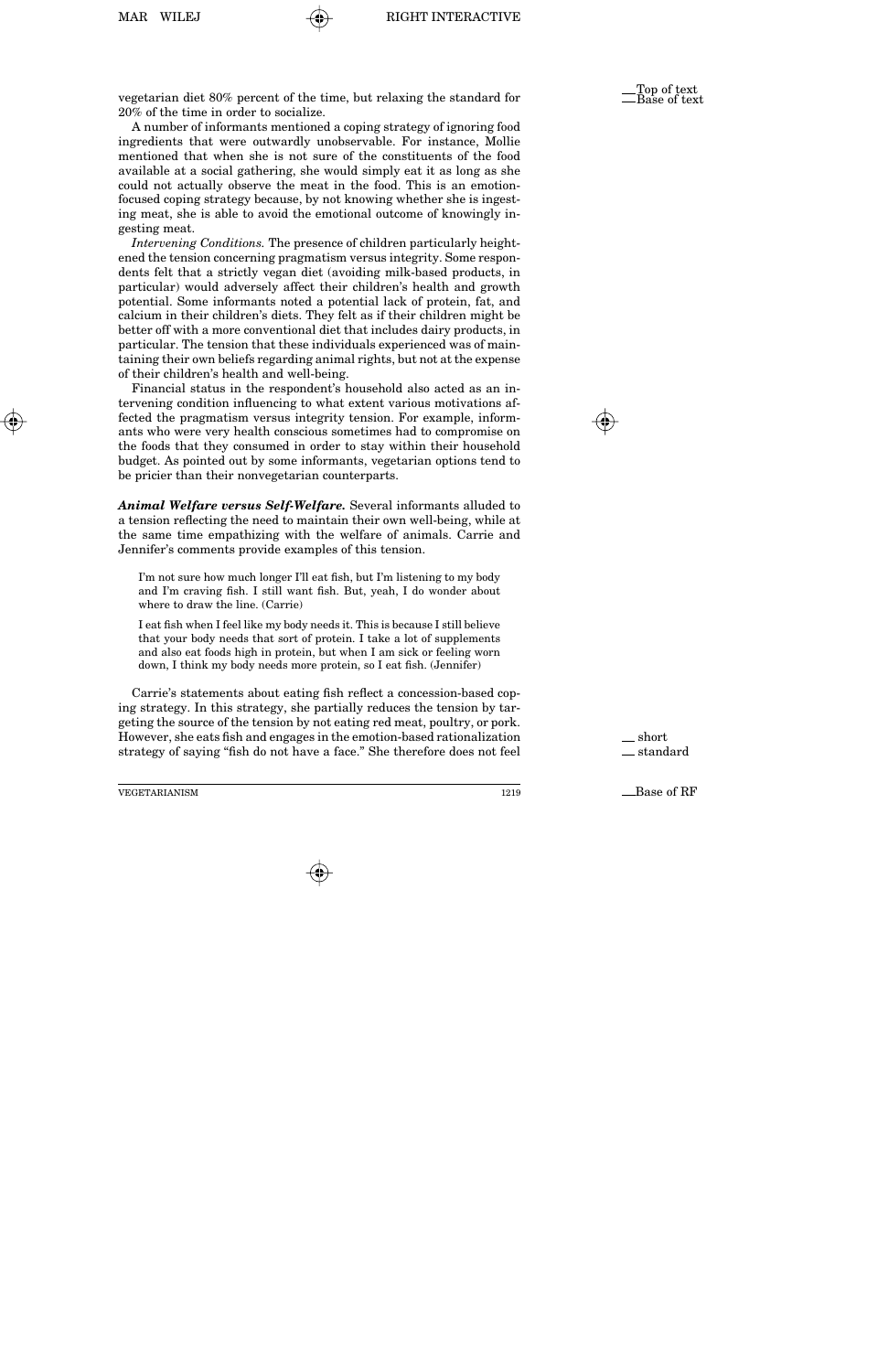as guilty about eating fish as she would about ingesting creatures that "have faces." Later, she shares that fish don't have "much of a brain" and hence can't really feel the suffering that "higher order" animals would feel.

Jennifer's comments provide another example of a concession-based coping strategy. Although it is against her principles to consume meatbased products, she often eats fish, particularly when she is not feeling well. She rationalizes this behavior by arguing that her body needs the extra protein to remain healthy.

*Intervening Conditions.* The interview transcripts also revealed certain intervening conditions whose presence appeared to influence the level of tension. Specific health concerns seemed to cause some individuals to experience more tension in their lives. For example, John, who became a vegetarian because of his sympathy for animals, was told by his physician that he needed to eat meat products in order for his liver to function properly. The doctor's recommendation increased the animal-welfare versus self-welfare tension for John. Other informants who are convinced of the nutritional benefits of a meatless diet experience no such tension.

*Individual Freedom versus Social Belonging.* This tension highlights challenges faced by the informants in terms of maintaining their vegetarian views in a meat-eating society. This tension arose on nearly every occasion an informant was invited to a social gathering. The following transcript excerpts illustrate this tension:

My mom does not give me a hard time about it, but she almost pokes fun at me sometimes. My whole family just gives me a hard time but not anything pressuring or angry towards me. (Jennifer)

My dad was very prickly about it [being vegetarian] because he thought this was like a value judgment against him. He thought that by disagreeing with his dietary choice I was kind of saying that his food wasn't good enough for me. (Laura)

In order to cope with this tension, participants often kept their vegetarian beliefs as low-key as possible at social gatherings. Two problemfocused coping strategies used by informants included bringing their own food to social gatherings, and selecting restaurants based on availability of vegetarian options. These informants were reluctant toward others' observing their vegetarian consumption habits. They expressed concerns about possible criticism and alienation from their family and friends.

Several informants cooked meat for their loved ones in order to gain their appreciation. In order to divert attention from their vegetarian consumption habits, some participants even confessed to eatingmeat while socializing with friends and family. These represent concession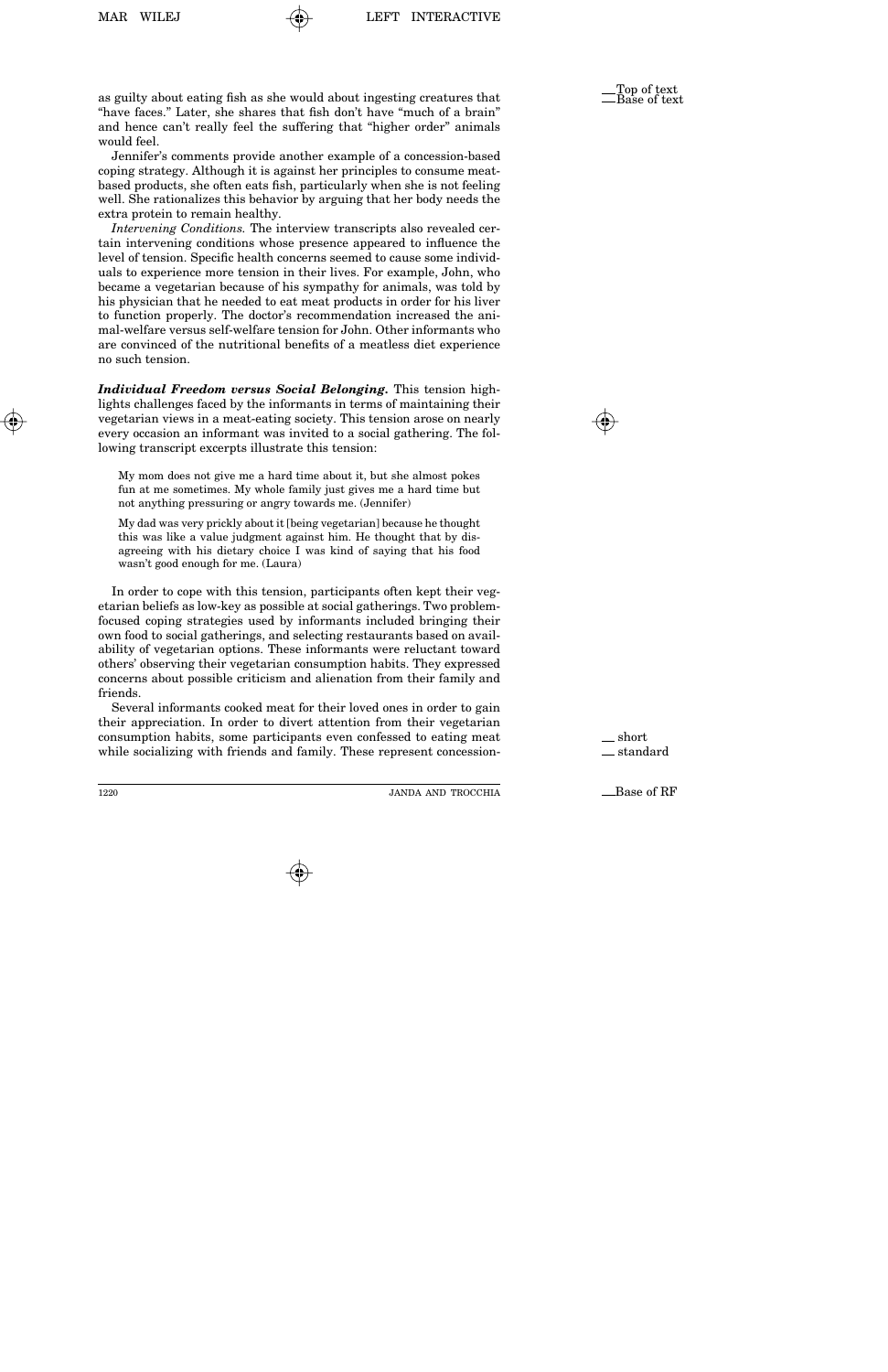based approaches to dealing with the individual freedom versus socialbelongingness tension. Similarly, a number of informants indicated that friends and family members often criticized their vegetarian beliefs and behaviors. These participants realized that this was possibly a recurring predicament, and had developed an emotion-focused coping strategy of not taking the comments personally or simply ignoring them.

*Intervening Conditions.* It was generally observed that informants whose families were supportive of their vegetarian lifestyle experienced far less tension than those who had more traditional, less supportive families. In particular, the tension associated with individual freedom versus social belonging appeared to be ameliorated when families showed support. Parents showed support for their children's food consumption choices by providing vegetarian options during family gatherings. This helped reduce the feeling of social alienation faced by our vegetarian informants.

*Abstinence versus Pleasure.* Some informants admitted that eating only vegetarian foods was boring and felt as if their diet reduced their choices and culinary pleasure. Several participants noted that vegetarian food served in restaurants was often bland, tasteless, and inauthentic. At social gatherings such as parties, picnics, and barbecues, informants were able to eat the nonmeat side dishes, but they complained of the rather bland nature of these foods.

The problem-focused coping strategies aimed at reducing this tension included enrolling in vegetarian cooking classes and buying vegetarian cookbooks. By engaging in these activities, informants were able to make their vegetarian dishes tastier and more palatable. One participant, Debra, mentioned that, to obtain better quality vegetarian options, she was planning to move to a larger city where such options were more readily available to her.

Some informants coped with this tension by engaging in a concessionbased strategy of consuming eggs, cheese, fish, and even poultry as part of their regular diet. Expanding their diet allowed them more food alternatives, while maintainingan abstinence from most nonvegetarian foods.

*Intervening Conditions.* The abstinence-versus-pleasure tension may be reduced when individuals perceive that they have a larger variety of vegetarian food options. Many informants perceived a greater availability of such options in large cities and on the U. S. coasts. These options extended to both food stores and restaurants. Informants who resided in the plains states regarded the availability of vegetarian food options as rather limited. This amplified their abstinence-versus-pleasure tension.

People's individual taste preferences influenced how much abstinence-versus-pleasure tension they experienced. Some informants who adopted vegetarian diets acknowledged occasional cravings for meat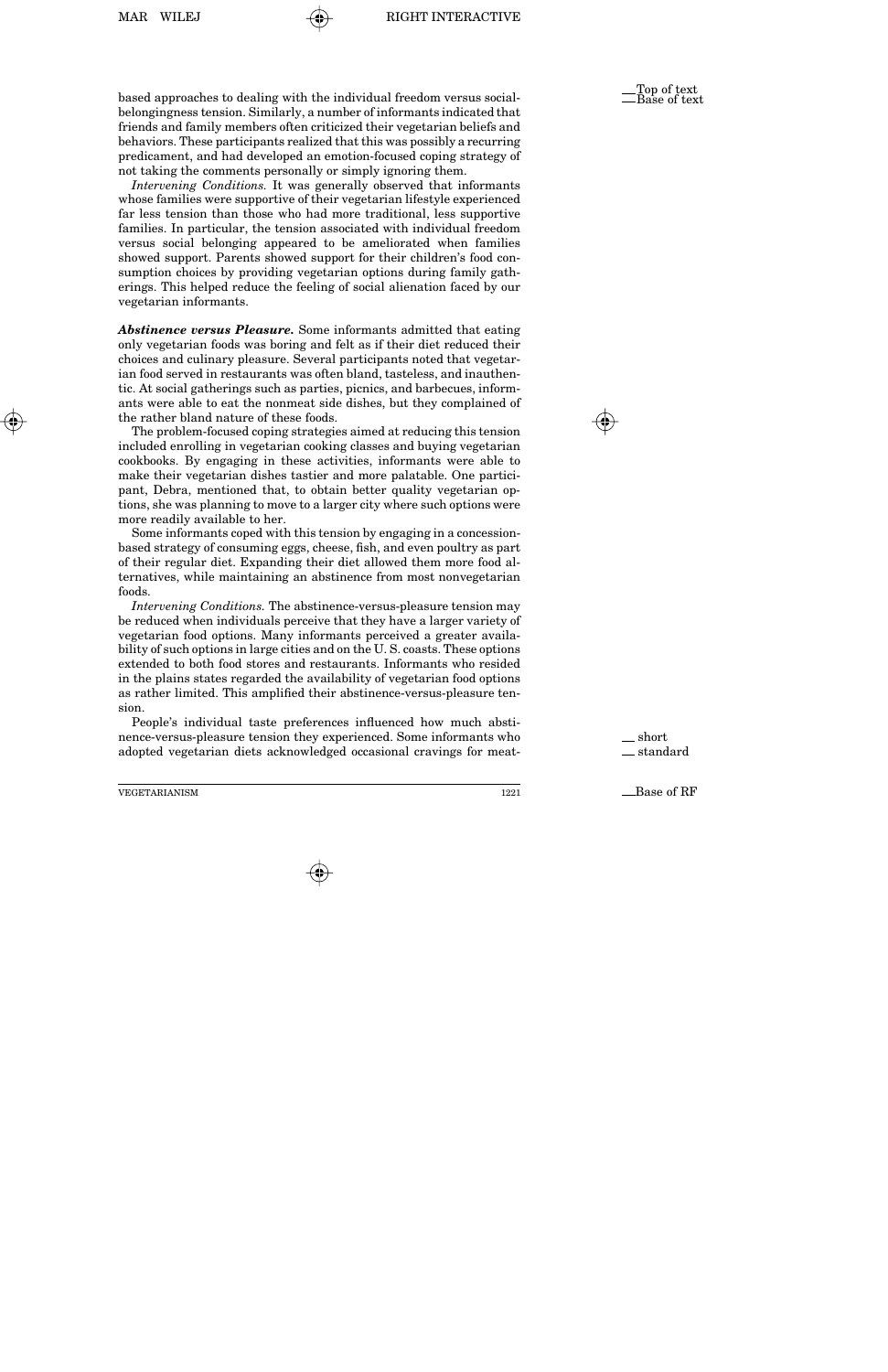based foods. For these individuals, the abstinence versus pleasure tension is far more pronounced compared to those people who have a low affinity for meat-based products.

# **Discussion and Implications: Phase 1**

The first phase of the study presents major motivations underlying vegetarianism, tensions faced by vegetarians, intervening conditions, and methods employed for copingwith these tensions. The previous section described three forms of coping mechanisms used by consumers to overcome their tensions. From the consumer's perspective, the most effective coping strategy appears to be problem-focused coping, because it focuses on alleviating the source of the tension. Thus, organizations interested in vegetarians may utilize this knowledge by formulating strategies that would allow consumers to engage in problem-focused coping. Below, several such strategies are outlined.

*Pragmatism versus Integrity.* Food manufacturers and retailers can help vegetarians cope with tensions associated with pragmatism versus integrity in numerous ways. For instance, retail stores catering to vegetarians currently supply foods that have been approved and deemed vegetarian-friendly by store management. This management approval process lessens the amount of information search on the part of vegetarian shoppers, thus creating a high degree of customer loyalty. Although this strategy is currently being enacted among independent vegetarian and organic cooperatives, it could also be utilized by mainstream grocery stores. This can be accomplished by creating vegetarian departments, run by vegetarian managers— individuals who are responsible for maintaining the integrity of their sections.

Organizational entities specializing in food products may wish to consider creating separate brand names (manufacturer brands or privatelabel brands) associated with purely vegetarian ingredients. This trusted-brand concept would potentially act as a brand signal, thus reducing the need for vegetarians to spend time reading detailed food product labels (Erdem & Swait, 1998). A related strategy used by marketers includes use of the leaf endorsement employed by the UK's Vegetarian Society (Hoggan, 1989). Such logos have been shown to act as decision heuristics serving to narrow consumers' choice options to an acceptable few (Wright, 1975). In addition, use of this strategy can contribute to perceptions of enhanced value, which in turn may lead to favorable purchase intentions (Grewal, Krishnan, Baker, & Borin, 1998).

*Animal Welfare versus Self-Welfare.* In order to address the animalwelfare versus self-welfare tension, manufacturers of pest-control products may wish to consider developinga specific line of products oriented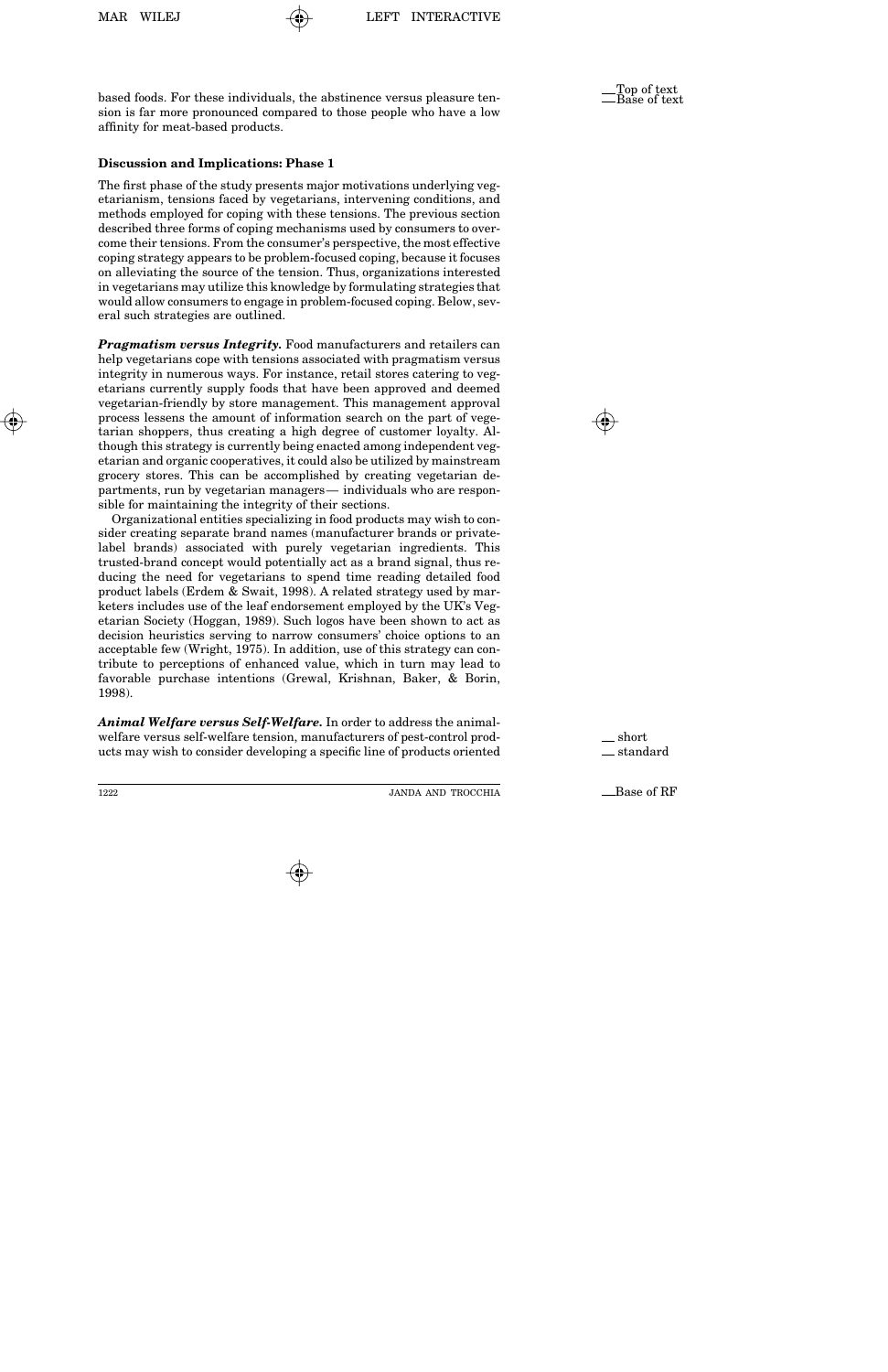toward repelling, rather than killing, vermin. Cosmetics manufacturers and channel intermediaries may wish to employ a "no animal testing" disclaimer as an integral part of their promotions. Similarly, marketers of poultry products may use a "no animal cruelty" theme. Free-range poultry producers have engaged in such a strategy. Approaches like these can reduce this tension by reinforcing the notion that no animals have been hurt in the process of manufacturing and marketing the product. This will help alleviate consumers' feelings of guilt associated with consumption of animal-flesh-based products.

One example of an organization that has successfully utilized this approach is The Body Shop International, a United Kingdom-based retailer. By employing campaigns such as "save the whales" and promoting use of plant-based products (such as jojoba oil) instead of animalbased products (such as sperm-whale oil), the company has focused on reducing their customers' animal-welfare versus self-welfare tension (Buzzell, Quelch, & Bartlett, 1995).

*Individual Freedom versus Social Belonging.* Interviews conducted in this study revealed two primary strategies to reduce this tension. The first strategy for reducing the tension pertains to changing the attitudes of people with whom vegetarian consumers currently associate (e.g., friends and family). The second entails attempts by vegetarian consumers to increase interaction with people that currently share their beliefs. Through either of these two strategies, vegetarian consumers can feel that they have the freedom to engage in their vegetarian behaviors without feeling isolated from the larger community.

By providing a variety of better-tasting vegetarian options on their shelves, food retailers can help reduce this tension. Vegetarians could conceivably find greater acceptance of their food-consumption decision by introducing these tastier alternatives to meat-eating friends and family members. Health-related benefits of eating vegetarian might also be stressed in order to validate vegetarians' choice of food consumption. This may help popularize vegetarian options, because Americans are growing increasingly more health conscious (Rose, 1995, personal communication).

Institutional advertising paid by a consortium of vegetarian food manufacturers and retailers can help create awareness regarding health benefits of vegetarian options. Food marketers may employ strategies utilizing opinion leaders in order to generate increased acceptance of vegetarian products. These strategies might include the use of celebrity endorsers and product trial by influential peers such as high school and college athletes, successful entrepreneurs, and business people.

In order to influence the second major way of coping with this tension, marketers of vegetarian-oriented foods can increase the sense of social belonging among vegetarians by facilitating peer-group interaction. This can be accomplished through Internet news groups, chat rooms,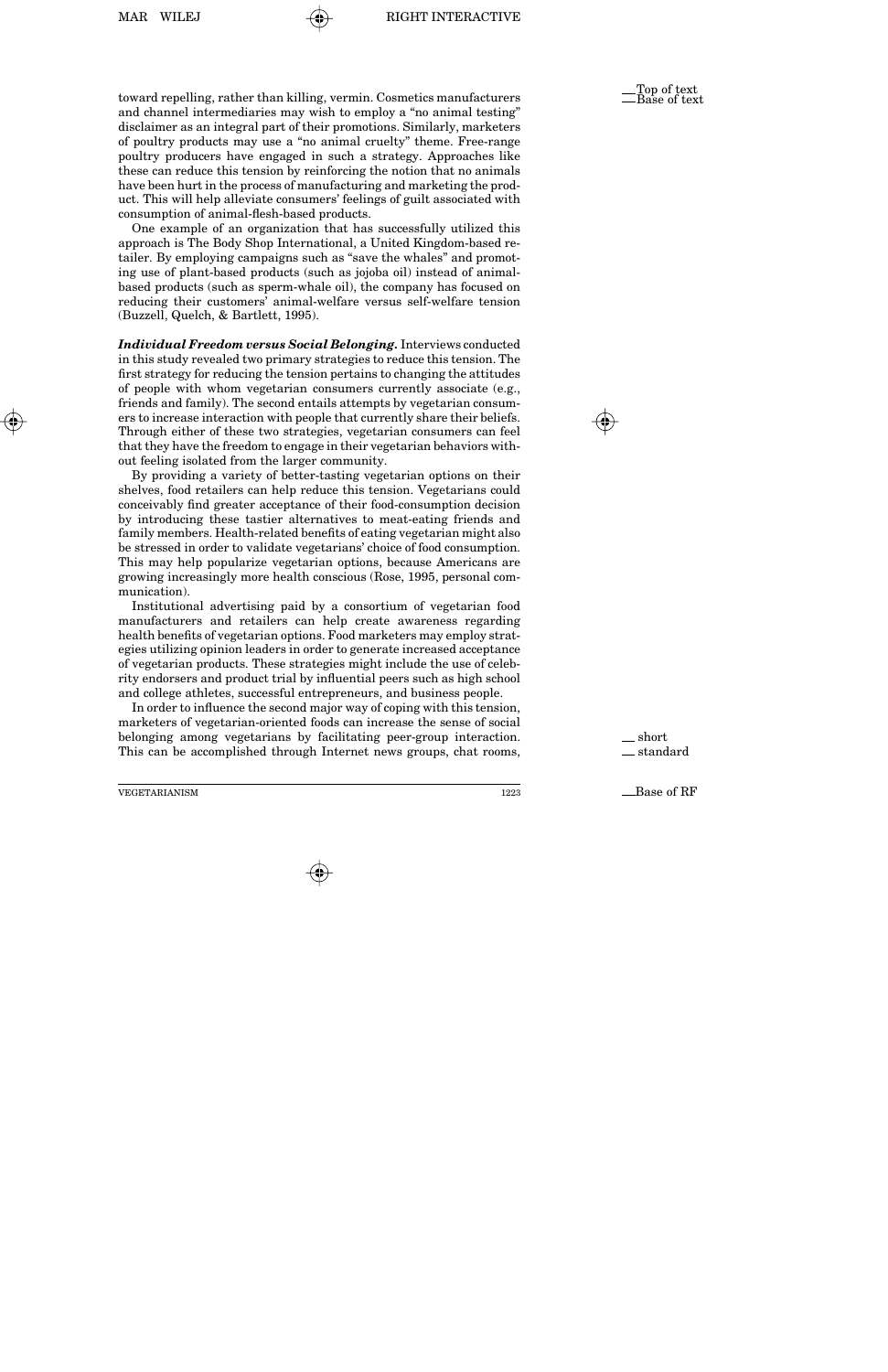festivals, and newsletters. These mechanisms would provide a forum for vegetarians to engage in such activities as exchanging recipes, discussing health issues, exchanging information regarding food-storage mechanisms, and availability of vegetarian foods. Such forums would encourage participants to discuss products offered by the sponsoring organization.

*Abstinence versus Pleasure.* Several strategies can be used to address the needs of individuals grappling with the abstinence-versus-pleasure tension. Restaurateurs can accomplish this through the creation of a wide variety of tasty vegetarian dishes. TGI Friday's, the Dallas-based restaurant chain, is an organization that provides a wide variety of vegetarian options. In addition, Friday's uses a carrot symbol on its menu so customers can easily identify the vegetarian options (Lowe, 1997). To further reduce this tension, food manufacturers and retailers may wish to educate consumers about how they can make vegetarian products (e.g., tofu and TVP) taste better. One method of accomplishing this is to include exciting recipes on the product packaging. Similarly, food marketers may wish to sponsor vegetarian cooking classes and cookbooks. These strategies can help alleviate the abstinence versus pleasure tension by making vegetarian food options tastier and more pleasurable.

# **PHASE 2**

The first phase of our research focused on providing a deeper understanding of vegetarianism. In light of trends reflecting a reduction in meat intake among the general population (Richter & Veverka, 1997), it was considered relevant to broaden the scope of the research. As such, the concept of vegetarian orientation is introduced. A vegetarian-oriented attitude is defined as the extent to which an individual is favorably (or unfavorably) predisposed toward including vegetarian foods in his or her diet. Vegetarian-oriented behavior pertains to the actual consumption patterns reported by our respondents for vegetarian versus meat-based foods.

# **Conceptualization and Hypotheses**

In Phase 2 of the study, the authors propose that attitudinal, personality, and demographic characteristics may potentially shape an individual's vegetarian-oriented attitudes and behaviors. The following subsections elaborate upon each construct used in the study, and their proposed relationships. For an overview of these relationships refer to Figure 2.

*Attitudinal Influences. Concern for Animals.* This construct reflects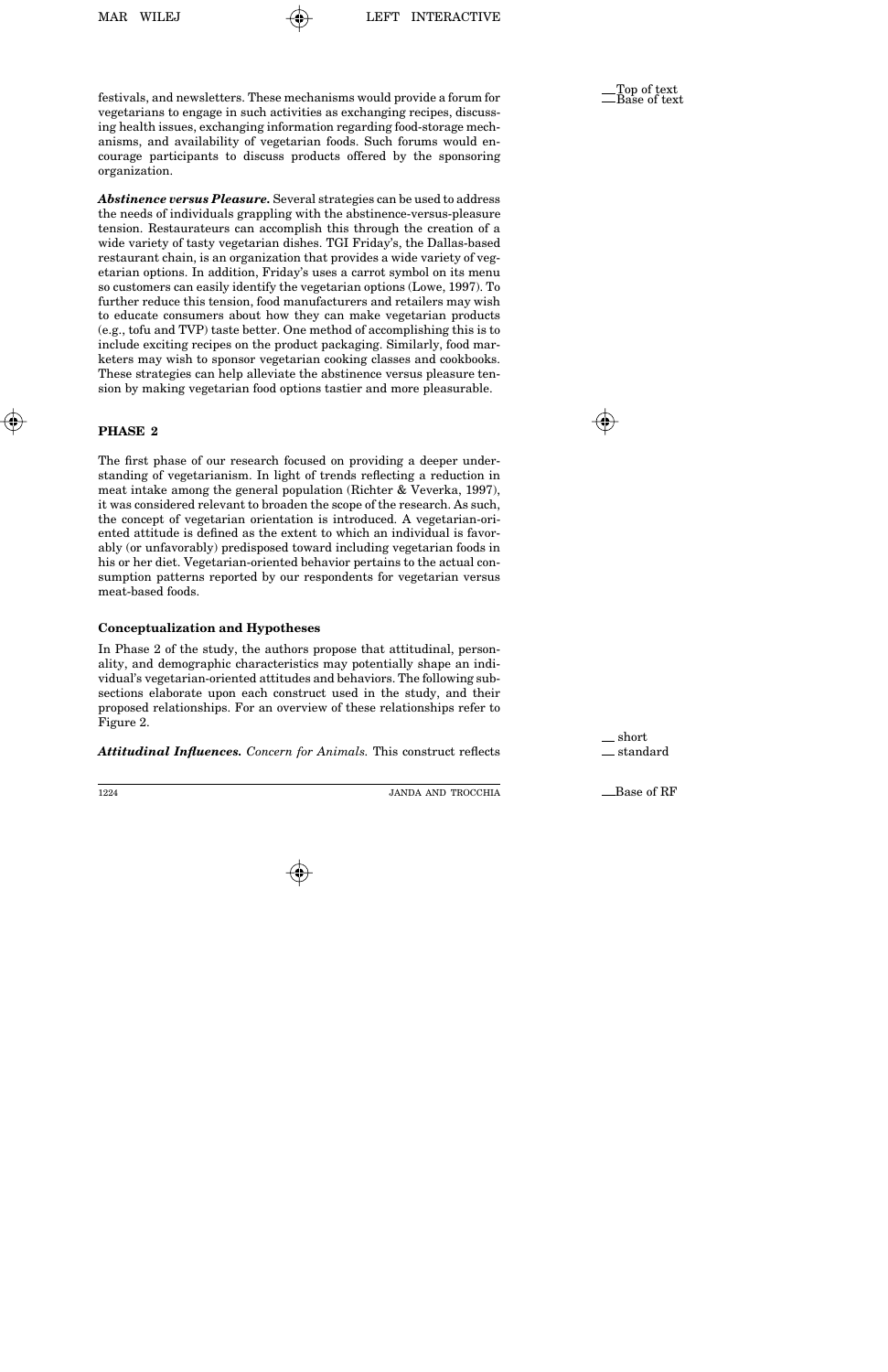

**Figure 2.** Structural model and hypothesis tests.

an individual's stance on ethical issues involving the relationship between humans and other species. Individuals expressingan interest in animal rights are concerned with the feelings of living beings and the manner in which such beings are treated (Wunderlich, 1991). By focusing on nonmeat diets, such individuals expect to contribute toward protecting animals from cruel farming techniques and inhumane methods of transportation and slaughter. Thus the following hypothesis is given.

### **H1:** Concern for animals will be positively related to vegetarian-oriented attitudes.

*Concern with Health.* Health consciousness comprises two distinct but related attitudes. These attitudes pertain to an individual's concern with nutrition and physical fitness. Concern with nutrition is manifested in behaviors such as eating healthy foods, refraining from smoking, and consuming alcohol in moderation. Current medical research recommends diets that are high in nutrients typically present in vegetarian foods and are thus becoming more popular among the healthconscious population (Jacob & Burri, 1996). Such a diet has also been shown to improve physical well-being by reducing the risks of obesity, coronary heart disease, hypertension, and various cancers (Position, 1997). Phase 1 of this research and prior studies have shown that a personal concern with health is often motivation for reducingone's meat intake (Dietz et al., 1995; Krizmanic, 1992). Thus the following hypotheses are given.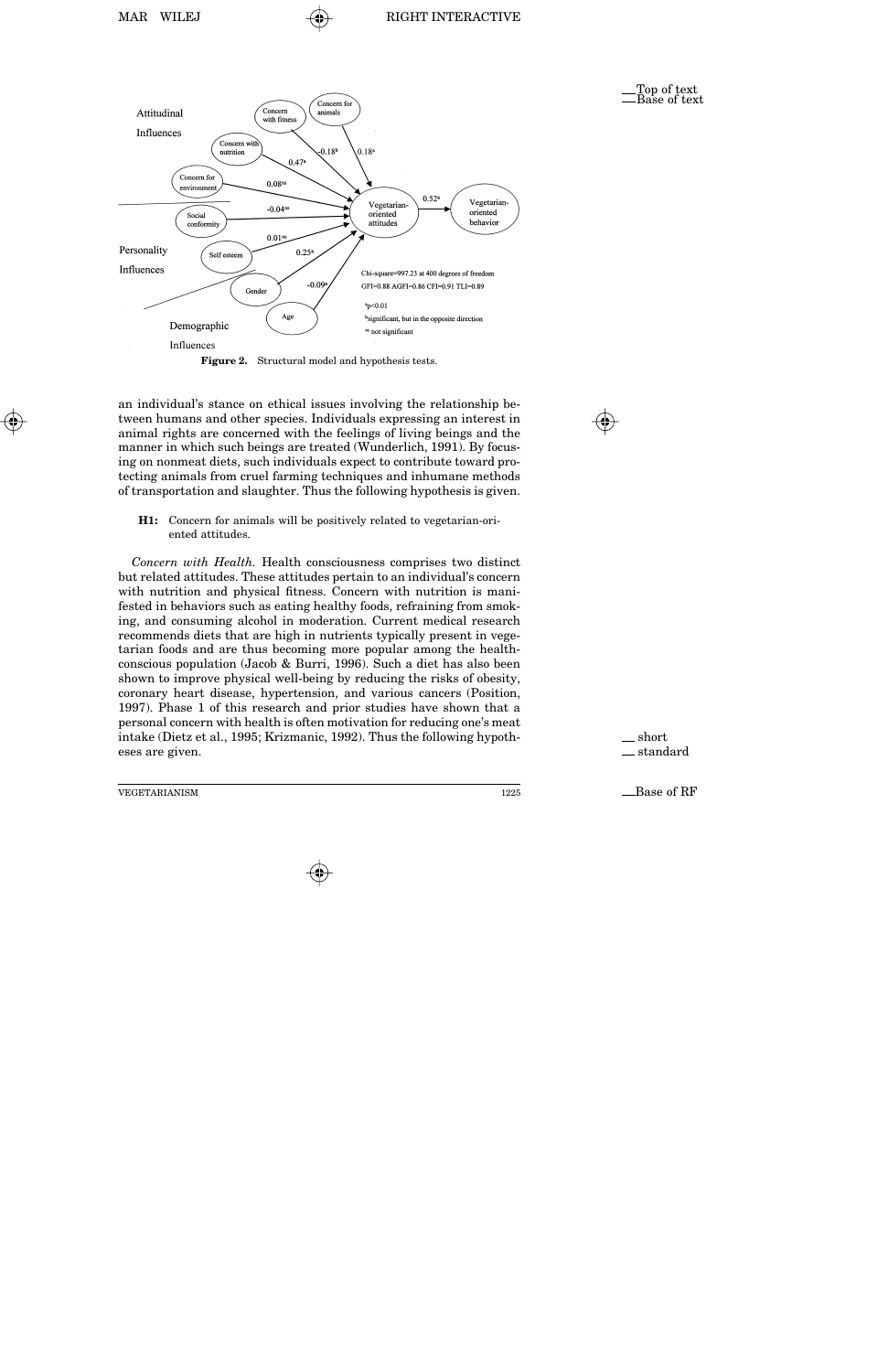- **H2:** Concern with one's fitness will be positively related to vegetarianoriented attitudes.
- **H3:** Concern with nutrition will be positively related to vegetarianoriented attitudes.

*Concern for Environment.* Environmentalism is concerned with the proper relationship between humans and the environment, and reflects a person's desire to restrain from activities that contribute toward misuse of the natural habitat. For example, some environmentalists feel that breeding animals for slaughter is an inefficient use of arable land (Hillman, 1998). Vegetarians have been shown to be particularly concerned with adulteration and contamination of foods (Beardsworth & Keil, 1992). Because environmental pollution can result in food adulteration and contamination, it is expected that a positive relationship will exist between concern for the environment and vegetarian-oriented attitudes (Hamilton, 1993).

**H4:** Concern for environment will be positively related to vegetarianoriented attitudes.

*Personality Influences. Social Conformity.* Social conformity is defined here as the desire to conform to the norms of collective society (Bearden & Rose, 1990). According to social-comparison theory (Festinger, 1954), people tend to verify the appropriateness of their opinions, attitudes, and beliefs by comparingthem to those of others similar to themselves. Omnivorous food consumption is the prevalent norm in Western society (Putnam & Duewer, 1995). Because eating meat represents the cultural norm, those individuals with a strong vegetarian orientation consciously reject the opinions of the majority. Thus it is expected that individuals expressing vegetarian-oriented attitudes will be less concerned with social conformity as compared to the general public.

**H5:** Social conformity will be negatively related to vegetarian-oriented attitudes.

*Self-Esteem.* Those who evaluate themselves highly (i.e., those with high self-esteem) set higher goals than those who evaluate themselves less well (i.e., those with low self-esteem) (Branden, 1994; Pilegge & Holtz, 1997). Because vegetarians have been found to set higher goals for themselves in terms of health maintenance and physical appearance (Beardsworth & Keil, 1992), it follows that individuals with high vegetarian orientation will possess higher self-esteem than individuals with low vegetarian orientation. Thus the following hypothesis is given.

**H6:** Self-esteem will be positively related to vegetarian-oriented attitudes.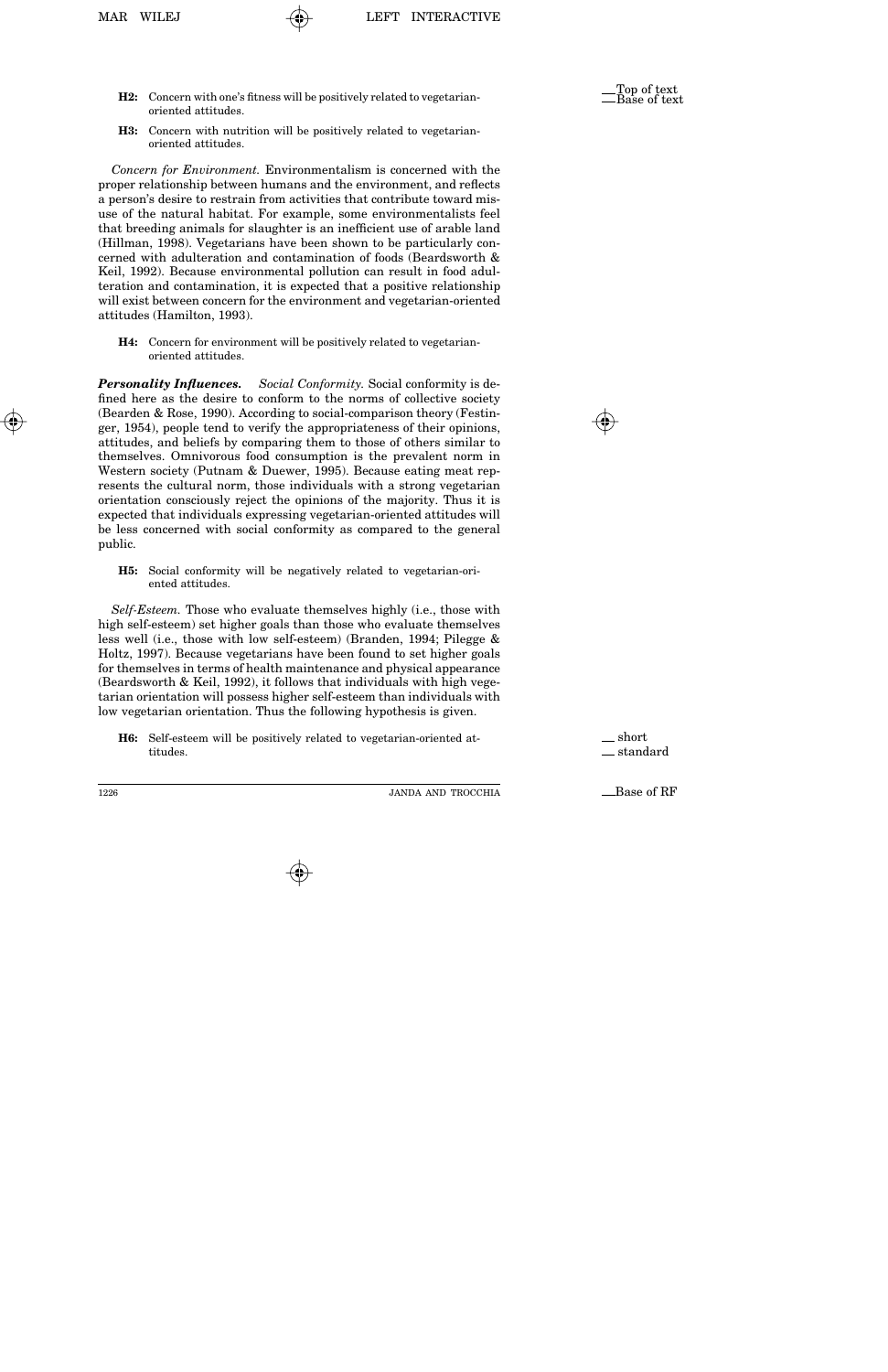*Demographic Influences. Gender.* Compared to men, women have been known to include more fruit and vegetables and less meat in their diets (Hayes & Ross, 1987). In fact, the majority of vegetarians are women (Hamilton, 1993). Traditionally, women have been more conscious of their physical appearance than men (Hayes & Ross, 1987). Many women have found that eliminating meat from their diet is an effective way to reduce fat intake and maintain an attractive figure (Walker, 1995). Based upon this evidence, the following is proposed.

**H7:** Females will be more likely to possess vegetarian-oriented attitudes relative to males.

Age. Meat-based diets are traditional among Western societies. Older people are in general known to be resistant to change (Mahajan, Mueller, & Srivastava, 1990). Younger people, in contrast, have a tendency to be more broad-minded and receptive to current trends (Labay & Kinnear, 1981). In fact, recent studies indicate that younger adults typically consume a higher proportion of nonmeat foods than older adults (e.g., Walker, 1995). Based on this discussion, the following is suggested.

**H8:** Age will be negatively related to vegetarian-oriented attitudes.

*Attitude-Behavior Relationship.* The attitude–behavior link has been well established in the psychology and marketing literatures (Ajzen & Fishbein, 1980). Based on this theoretical foundation, it is proposed that individuals possessing favorable vegetarian-oriented attitudes will be more likely to engage in vegetarian-oriented behaviors than those possessing less-favorable vegetarian-oriented attitudes.<sup>2</sup>

**H9:** Vegetarian-oriented attitudes will be positively related to vegetarian-oriented behaviors.

# **Method**

A survey design was used to evaluate the hypotheses proposed. Ninetytwo students were recruited and trained to serve as data collectors in this phase of the study. This technique has been successfully employed in a variety of consumer-research studies (e.g., Bitner, Booms, & Tetrault, 1990). In order to obtain a reasonable degree of variance in the sample, students were instructed to recruit individuals possessinga variety of food-consumption behaviors. These behaviors ranged from ex-

<sup>2</sup>Although Ajzen and Fishbein (1980) examined the link between attitudes and behavioral intentions, this study investigated the direct link between attitudes and behaviors. The authors felt that investigation of the direct link was appropriate in this study, because it was possible to measure actual food-consumption behaviors of the respondents.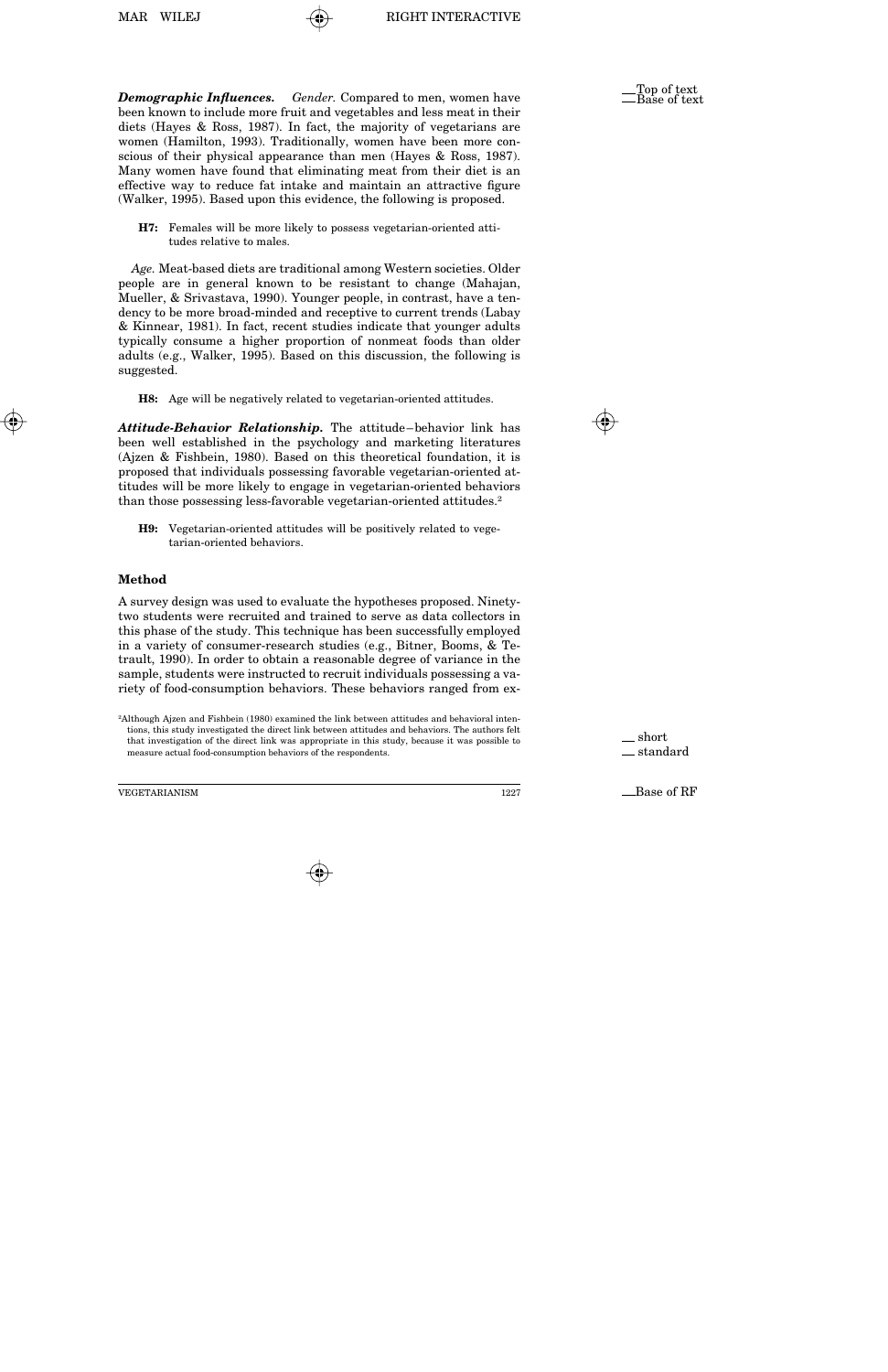| Measure                      | No of Items | Coefficient<br>Alpha | Source                             | Itemsa                                                                                                                                                                                                                                                                                                               |
|------------------------------|-------------|----------------------|------------------------------------|----------------------------------------------------------------------------------------------------------------------------------------------------------------------------------------------------------------------------------------------------------------------------------------------------------------------|
| Concern for animals          | 4           | 0.77                 | Developed in this study            | 1. Like humans, animals have feelings.<br>2. I support animal rights.<br>3. People should treat livestock with the same compassion as<br>their pets.<br>4. I believe the government should allocate more funds to sup-<br>port organizations that protect animals.                                                   |
| Concern with fitness         | 4           | 0.74                 | Moorman and Matu-<br>lich $(1993)$ | 1. I feel exercise should be an important part of a person's daily<br>routine.<br>2. I try to make sure that my body is well-rested.<br>3. Going for a periodic physical exam is very important for me.<br>4. People should engage in activities that involve physical exer-<br>tion.                                |
| Concern with nutri-<br>tion  | 4           | 0.83                 | Moorman and Matu-<br>lich (1993)   | 1. When shopping for food items, I consciously consider fat con-<br>tent.<br>2. Maintaining a balanced diet is a very important part of my<br>daily routine.<br>3. When buying foods, I consciously look at the nutritional con-<br>tent.<br>4. I always try to stay away from snacks and treats.                    |
| Concern for environ-<br>ment | 4           | 0.82                 | Developed in this study            | 1. I believe that companies should emphasize recycling pro-<br>grams.<br>2. I believe that people should recycle their empty containers.<br>3. Whenever it's practical, people should walk or ride a bicycle<br>to work instead of driving.<br>4. It's good to use environmentally friendly products.<br>(Continued) |

#### **Table 3. Measures Used in Phase Two**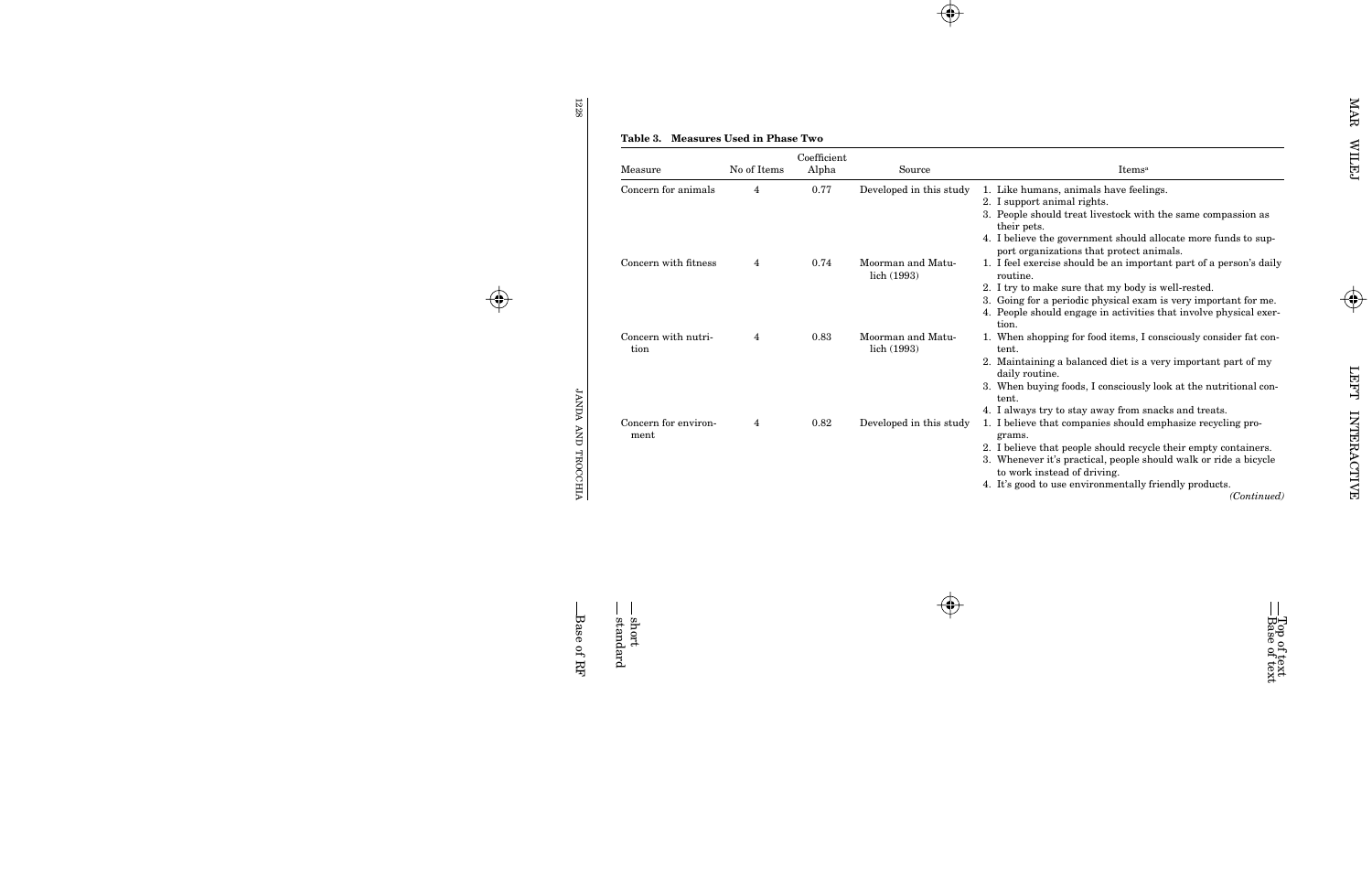| Social conformity                | 4 | 0.73 | Bearden and Rose<br>(1990)  | 1. When I'm in a group, I try to behave like everyone else.<br>2. At parties, I usually try to behave in a manner that makes<br>me fit in.<br>3. The slightest look of disapproval in the eyes of a person with<br>whom I am interacting is enough to make me change my ap-<br>proach. |
|----------------------------------|---|------|-----------------------------|----------------------------------------------------------------------------------------------------------------------------------------------------------------------------------------------------------------------------------------------------------------------------------------|
|                                  |   |      |                             | 4. If I am the least bit uncertain as to how to act in a social sit-<br>uation, I look to the behavior of others.                                                                                                                                                                      |
| Self-esteem                      | 4 | 0.71 | Faber and O'Guinn<br>(1992) | 1. At times I think I am no good at all.<br>2. I am able to do things as well as most other people.<br>3. I certainly feel useless at times.<br>4. All in all, I am inclined to feel that I am a failure.                                                                              |
| Vegetarian-oriented<br>attitudes | 4 | 0.86 | Developed in this study     | 1. If forced to make a decision, I would choose to eat vegetables<br>rather than meat.<br>2. If a greater variety of vegetarian options were available, I<br>would eat less meat.<br>3. I'm not satisfied with a meal that does not include meat. <sup>b</sup>                         |
|                                  |   |      |                             | 4. I try to avoid eating meat whenever possible. <sup>b</sup>                                                                                                                                                                                                                          |

aSeven-point Likert scales were used for all the items. bThese items were reverse-coded.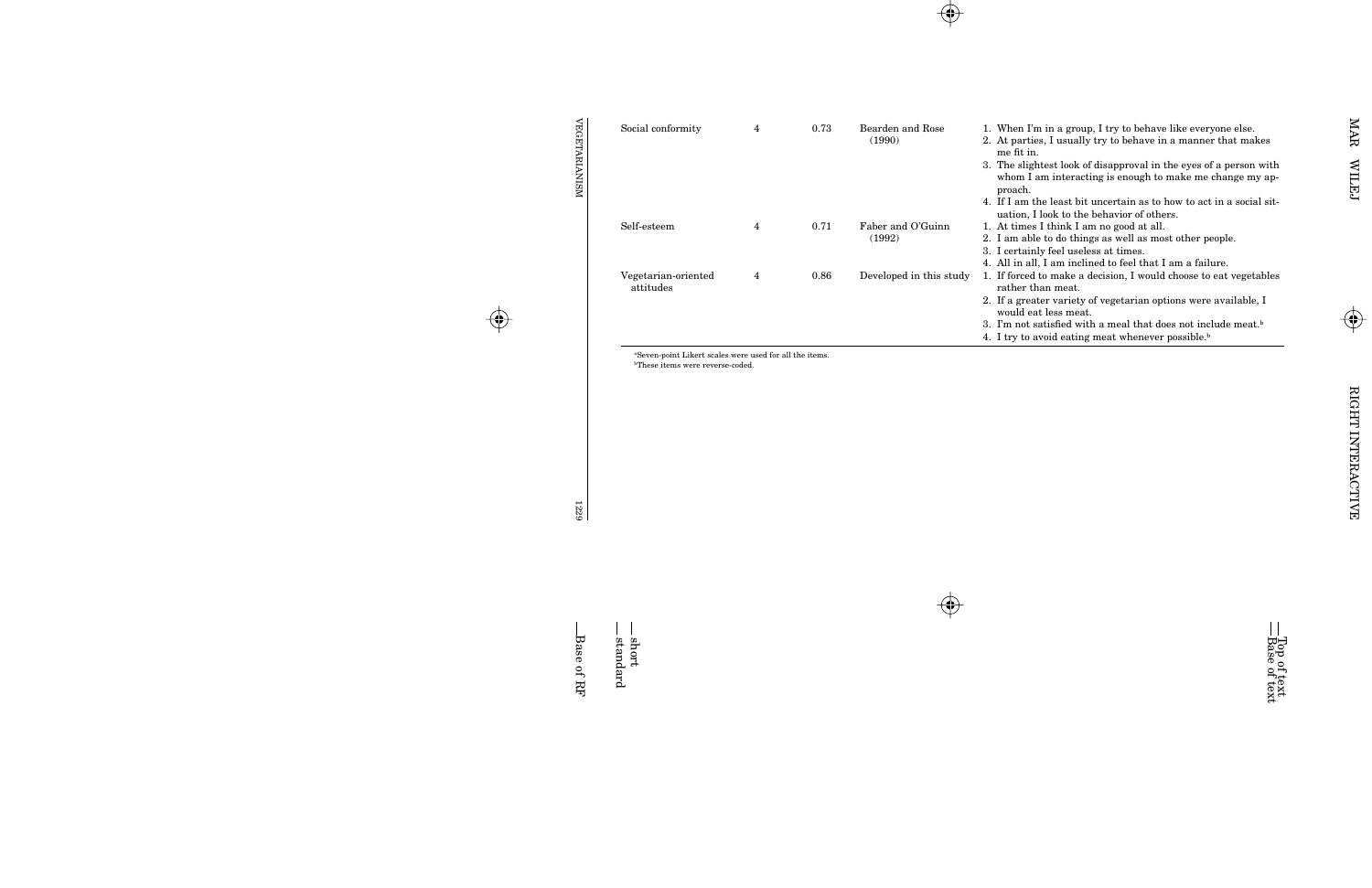clusively herbivorous to highly carnivorous. Each student collecting data provided names and telephone numbers of their respondents.

This data-collection procedure resulted in 505 responses. A graduate student randomly called one in every four respondents to verify the accuracy of survey administration. Because of incompleteness and careless response patterns, 12 surveys were eliminated from the sample, resulting in a usable sample of 493 individuals. In terms of common demographic characteristics, a wide variety of people were represented. The sample consisted of 297 females and 196 males, who ranged in age from 14 years to 81 years with a mean age of 37.66 years. Mean household income was \$49,554 with a range from \$1,000 to \$400,000.

*Measurement.* The scales used in the survey instrument were derived from two sources. First, a review of literature provided insights into relevant constructs pertaining to the phenomenon of study. Further, transcripts from Phase 1 depth interviews aided in scale development. Measures used in the survey resulted from the literature review and themes obtained from the depth interviews. Measures for social conformity and self-esteem were adapted from Bearden and Rose (1990) and Faber and O'Guinn (1992), respectively. Scales for concern with nutrition and concern with fitness were loosely based on the scale for health behavioral control (Moorman & Matulich, 1993). Measures for vegetarian-oriented attitudes, concern for the environment, and concern for animals were based primarily on results of the depth interviews. All of these measures employed a seven-point Likert-scale response format.

The vegetarian-oriented behavior scale was also developed in this study. Ten distinct food categories covering a broad spectrum of meatand vegetarian-oriented food groups were created. The meat food groups included beef, poultry, and pork products. The vegetarian food groups included fruits, legumes, nuts, rice, earth vegetables, leafy vegetables, and vine vegetables. Respondents recorded the frequency of consumption in each category.3 A ratio of monthly vegetarian-specific consumption frequency to monthly meat-specific consumption frequency was computed to assess a respondent's food-consumption behavior.

*Reliability and Validity Assessment.* Reliabilities were estimated for all the multi-item measures with the use of SPSS 9.0 software. Each scale was composed of four items. The Cronbach  $\alpha$  values for all measures ranged from 0.70 to 0.86 (for a complete description, see Table 3). These figures indicate a high degree of internal consistency associated with each measure (Churchill, 1979; Nunnally & Bernstein, 1994).

Confirmatory factor analysis was used to assess the convergent and discriminant validity of the measures (Gerbing& Anderson, 1988). A congeneric measurement model was estimated for the seven multi-item

<sup>3</sup>Respondents were given the option of reporting their food consumption on a weekly or monthly basis. For analysis purposes, all consumption frequencies were converted to a monthly format.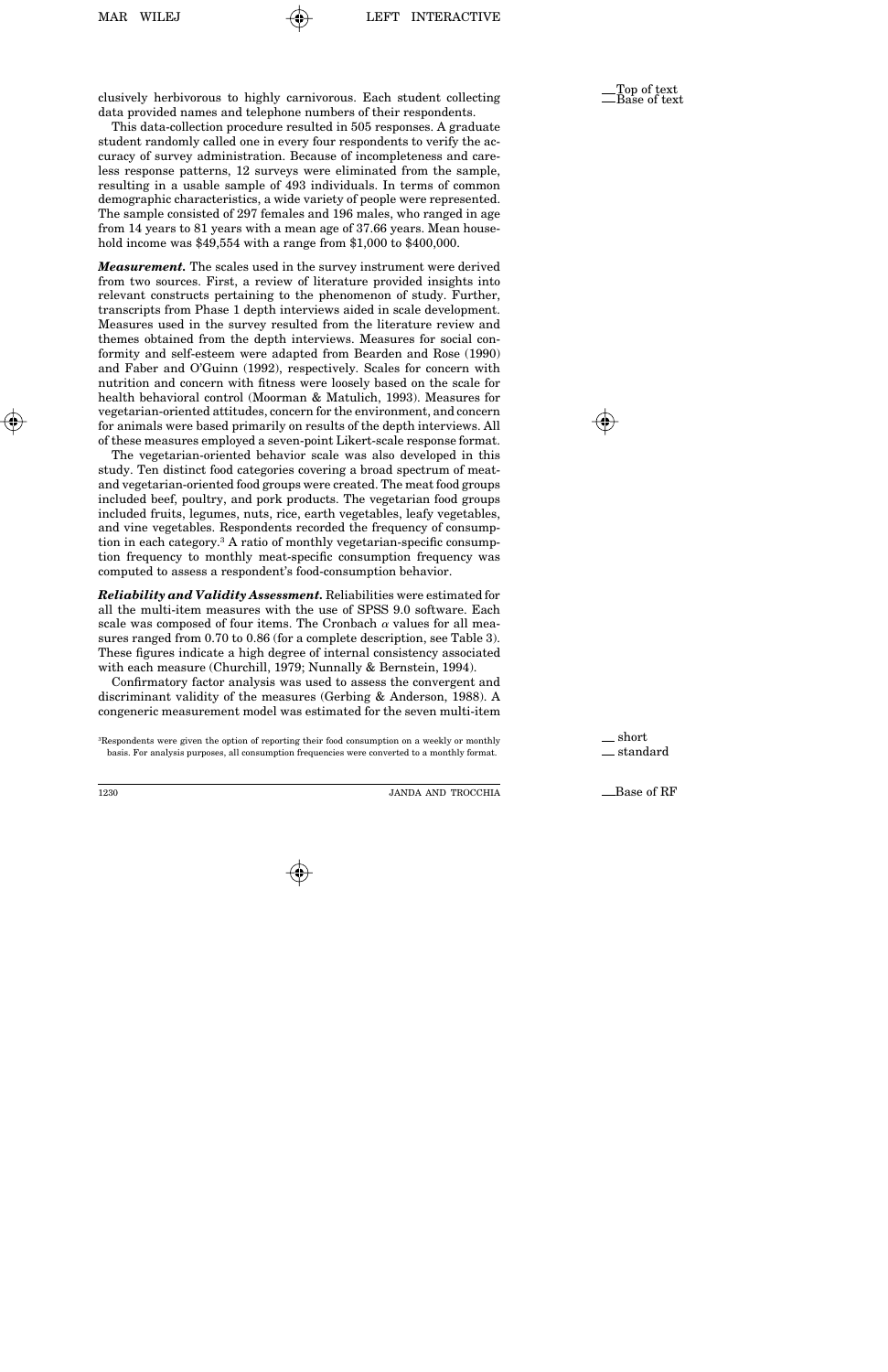| Construct                     | Items<br>Comprising<br>Construct | Standardized<br>Loading | $t$ Value <sup>a</sup> | Average<br>Variance<br>Extracted |
|-------------------------------|----------------------------------|-------------------------|------------------------|----------------------------------|
| Concern for animals           | Animal1                          | 0.67                    | 15.63                  |                                  |
|                               | Animal2                          | 0.82                    | 20.37                  |                                  |
|                               | Animal <sub>3</sub>              | 0.49                    | 10.63                  | 0.49                             |
|                               | Animal4                          | 0.78                    | 18.74                  |                                  |
| Concern with fitness          | Body1                            | 0.85                    | 21.48                  |                                  |
|                               | Body2                            | 0.59                    | 13.46                  |                                  |
|                               | Body3                            | 0.57                    | 12.67                  | 0.49                             |
|                               | Body4                            | 0.74                    | 17.62                  |                                  |
| Concern with nutrition        | Food1                            | 0.83                    | 22.02                  |                                  |
|                               | Food2                            | 0.85                    | 22.58                  |                                  |
|                               | Food3                            | 0.87                    | 23.30                  | 0.62                             |
|                               | Food4                            | 0.55                    | 12.76                  |                                  |
| Concern for environment       | Environ1                         | 0.88                    | 23.59                  |                                  |
|                               | Environ2                         | 0.86                    | 23.08                  |                                  |
|                               | Environ3                         | 0.59                    | 13.73                  | 0.62                             |
|                               | Environ4                         | 0.79                    | 20.21                  |                                  |
| Social conformity             | Conform1                         | 0.70                    | 15.24                  |                                  |
|                               | Conform2                         | 0.74                    | 16.34                  |                                  |
|                               | Conform3                         | 0.57                    | 12.17                  | 0.46                             |
|                               | Conform4                         | 0.67                    | 14.57                  |                                  |
| Self-esteem                   | Esteem1                          | 0.70                    | 16.31                  |                                  |
|                               | Esteem2                          | 0.45                    | 9.55                   | 0.49                             |
|                               | Esteem <sub>3</sub>              | 0.80                    | 18.94                  |                                  |
|                               | Esteem4                          | 0.80                    | 18.95                  |                                  |
| Vegetarian-oriented attitudes | Meat1                            | 0.92                    | 25.55                  |                                  |
|                               | Meat2                            | 0.80                    | 20.76                  |                                  |
|                               | Meat <sub>3</sub>                | 0.68                    | 16.49                  | 0.67                             |
|                               | Meat4                            | 0.84                    | 22.29                  |                                  |

**Table 4. Measurement Properties of Multi-item Measures**

*Note.* Overall fit of congeneric measurement model: chi square with 329 degrees of freedom  $= 710.45$ ; GFI  $=$ 0.91; AGFI =  $0.88$ ; CFI =  $0.93$ ; TLI =  $0.93$ .

<sup>a</sup>All *t* values are significant at 0.01 level.

constructs. These constructs included concern for animals, concern with fitness, concern with nutrition, concern for environment, social conformity, self-esteem, and vegetarian-oriented attitudes. The model fit statistics (see Table 4) indicate an adequate level of fit considering the number of parameters estimated in the measurement model. The  $\chi^2$  value associated with the model is 754.86 at 356 degrees of freedom (the  $\chi^2$  to degrees of freedom ratio is 2.12:1). The GFI and AGFI are 0.90 and 0.88, respectively. Further, fit indices that are not affected by sample size indicated a reasonable model fit. For example, the Tucker-Lewis index (TLI) is 0.92 and the comparative fit index (CFI) is 0.93. Further, all *t* values associated with the standardized loadings are significant ( $p<$ .01), suggesting acceptable levels of convergence among items for these constructs.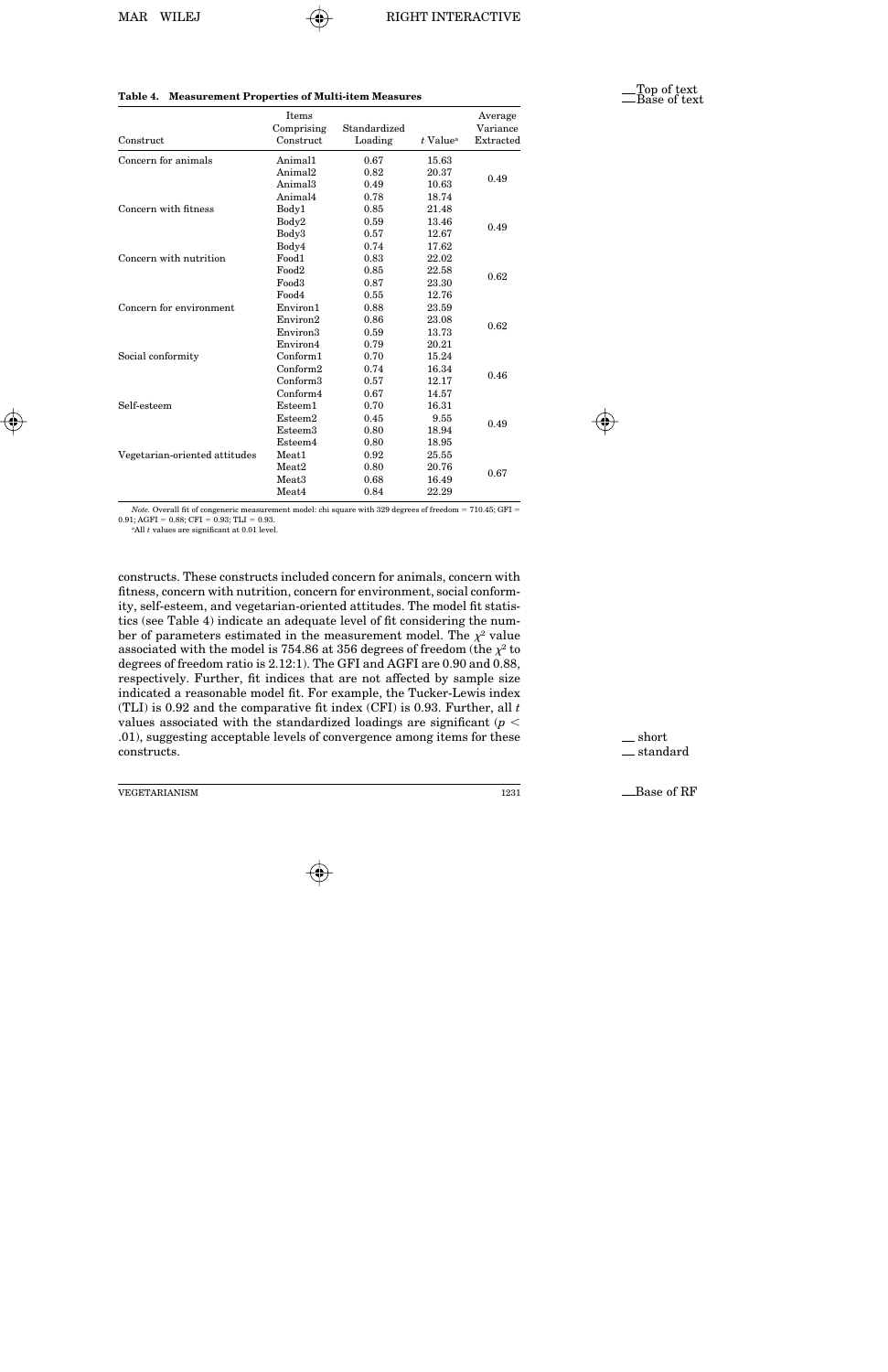Convergence among items was further addressed by computing the average variance-extracted measures for the constructs (Fornell & Larcker, 1981). Variance extracted ranged from 0.46 to 0.67 for all seven multi-item constructs (see Table 4), and the mean average varianceextracted score across all construct measures was 0.55. These fit statistics and tests, taken in conjunction with Cronbach  $\alpha$  reliability estimates reported previously, indicate acceptable levels of internal consistency and convergence among items.

According to Fornell and Larcker (1981), discriminant validity is indicated if the average variance extracted estimates for the multi-item constructs exceed the square of all interconstruct correlations. The average variance-extracted estimates for all the multi-item constructs in this study exceeded the squared  $\phi$  correlations for all pairs of constructs, thus satisfying this test of discriminant validity. Further evidence of discriminant validity was obtained through a series of  $\chi^2$  difference tests. In order to assess construct validity for a pair of constructs, the following analysis procedure was performed. First, the  $\chi^2$  statistic was computed for a congeneric model with all items loading on a single factor. Subsequently, a two-factor congeneric model was assessed with items loading on the factors on which they were theoretically supposed to load, and a  $\chi^2$  value was computed for this model. The differences between the  $\chi^2$  statistics for the one-factor and the two-factor models were then calculated. The  $\chi^2$  values for the differences between one- and two-factor models were all statistically significant (at the .01 level). Based on the two above tests, the multi-item measures were shown to display acceptable levels of internal consistency, item convergence, and discriminant validity.

*Further Validation of Vegetarian-Oriented Attitude Scale.* Although confirmatory factor analyses and average variance-extracted estimates provided an assessment of construct validity for the measures used in this study, two additional tests were performed to further validate the vegetarian-oriented attitude scale. First, a *t* test usingmean level of vegetarian-oriented attitude as the dependent variable and a respondent's self-reported vegetarian versus nonvegetarian status as the independent variable was estimated. This test showed a statistically significant relationship ( $t = 13.47$  at 482 degrees of freedom) between the vegetarian-oriented scale developed in this study and the respondents' self-reported vegetarianism. The mean level of vegetarian-oriented attitudes (on a four-item, 7-point scale) for vegetarians was 24.75, whereas the mean for nonvegetarians was 14.05. As a second test, a bivariate correlation between the vegetarian-oriented attitude scale and a respondent's reported vegetarian-oriented behavior was estimated. The statistically significant correlation ( $\phi = 0.445$ ;  $p < .01$ ) provides further evidence of validity for the vegetarian-oriented attitude scale.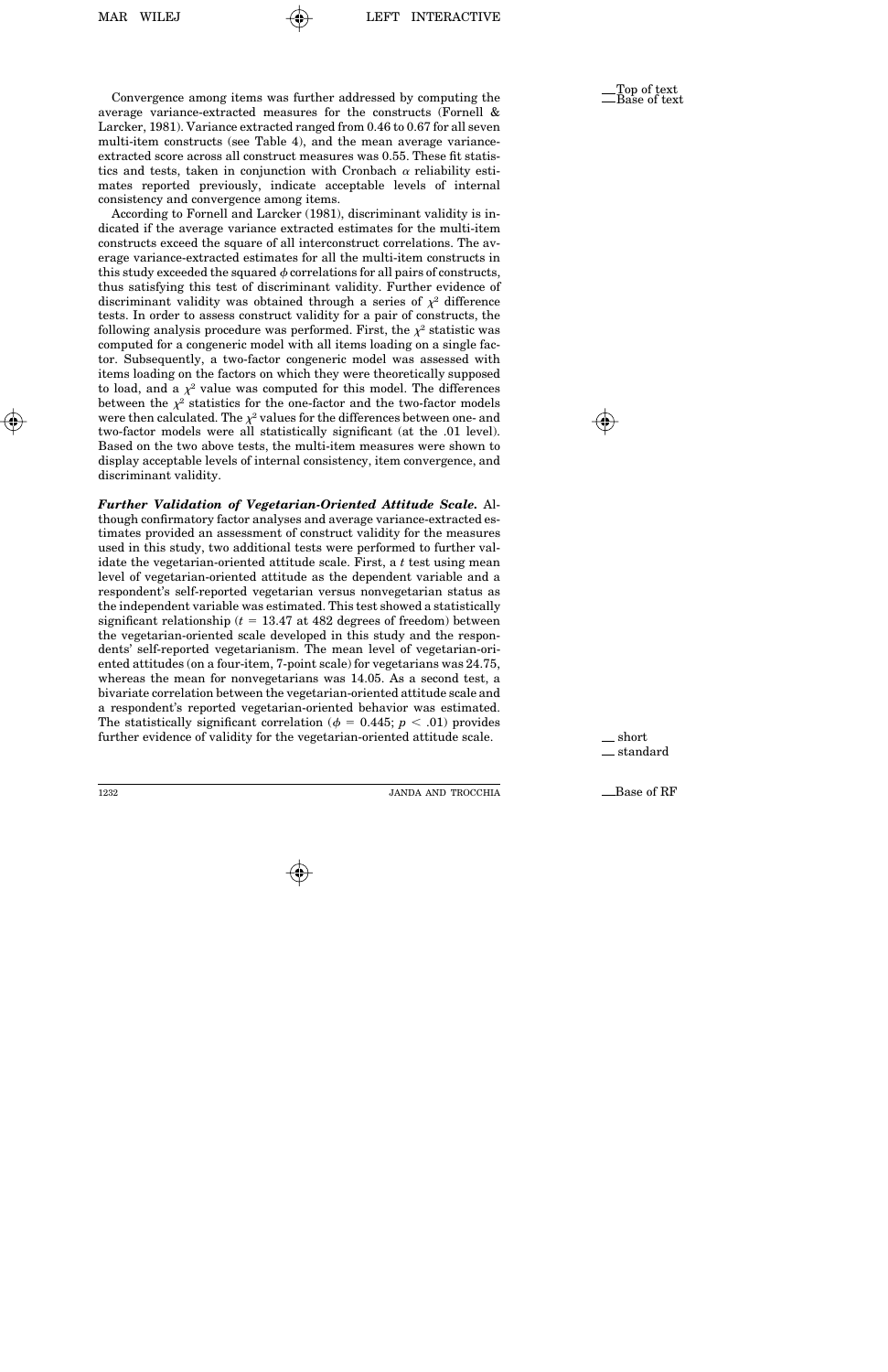| <b>Hypothesized Paths</b>                                                         | Proposed<br>Relationship | Completely<br>Standardized<br>Coefficients | t value           |
|-----------------------------------------------------------------------------------|--------------------------|--------------------------------------------|-------------------|
| Concern for animals $\rightarrow$<br>vegetarian-oriented attitudes (H1)           | Positive                 | 0.18                                       | 2.79 <sup>a</sup> |
| Concern with fitness $\rightarrow$<br>vegetarian-oriented attitudes (H2)          | Positive                 | $-0.18$                                    | $-2.47c$          |
| Concern with nutrition $\rightarrow$<br>vegetarian-oriented attitudes (H3)        | Positive                 | 0.47                                       | 6.68 <sup>a</sup> |
| Concern for the environment $\rightarrow$<br>vegetarian-oriented attitudes (H4)   | Positive                 | 0.08                                       | 1.34 <sup>d</sup> |
| Social conformity $\rightarrow$<br>vegetarian-oriented attitudes (H5)             | Negative                 | $-0.04$                                    | $-0.77d$          |
| Self-esteem $\rightarrow$<br>vegetarian-oriented attitudes (H6)                   | Positive                 | $-0.01$                                    | $-0.08d$          |
| Gender $\rightarrow$<br>vegetarian-oriented attitudes (H7)                        | $F$ emales $>$<br>Males  | 0.25                                       | 4.89a             |
| Age $\rightarrow$<br>vegetarian-oriented attitudes (H8)                           | Negative                 | $-0.09$                                    | $-2.13b$          |
| Vegetarian-oriented attitudes $\rightarrow$<br>vegetarian-oriented behaviors (H9) | Positive                 | 0.52                                       | $11.65^{\rm a}$   |

#### **Table 5. Hypothesized Relationships and Model Results**

*Note.* Model fit Statistics: chi square, 997.23; *df*, 400; GFI, 0.88; AGFI, 0.86; CFI, 0.91; TLI, 0.89.

 $ap < .01.$ 

 $bp < .05.$ 

c Significant, but opposite direction dNot significant

# **Results**

In order to test the proposed relationships, a simultaneous estimation of the measurement and structural models was performed. This format of analysis allowed us to evaluate the proposed hypotheses and at the same time allow all the manifest indicators to be unconstrained within the model. The hypothesized model with nine structural paths was estimated with the use of LISREL 8.3 software. The model had a  $\chi^2$  value of 997.23 with 400 degrees of freedom ( $\chi^2$  to degrees of freedom ratio = 2.49:1). Fit indices indicate acceptable level of fit as well (GFI  $= 0.88$ ; AGFI = 0.86; TLI = 0.89; CFI = 0.91; RMSR = 0.047). According to model results, four of the nine hypotheses were significant at the 0.01 level. Two hypotheses were significant at the 0.05 level, and three hypotheses were unsupported in this study.

Results of the postulated relationships are addressed both in Figure 2 and in Table 5. Hypotheses 1, 3, 7, and 9 were supported at the .01 level of significance. According to H1, individuals possessing a high concern for animals would be significantly more likely to possess vegetarian-oriented attitudes. Similarly, H3 postulated a positive relationship between concern with nutrition and vegetarian-oriented attitudes. H7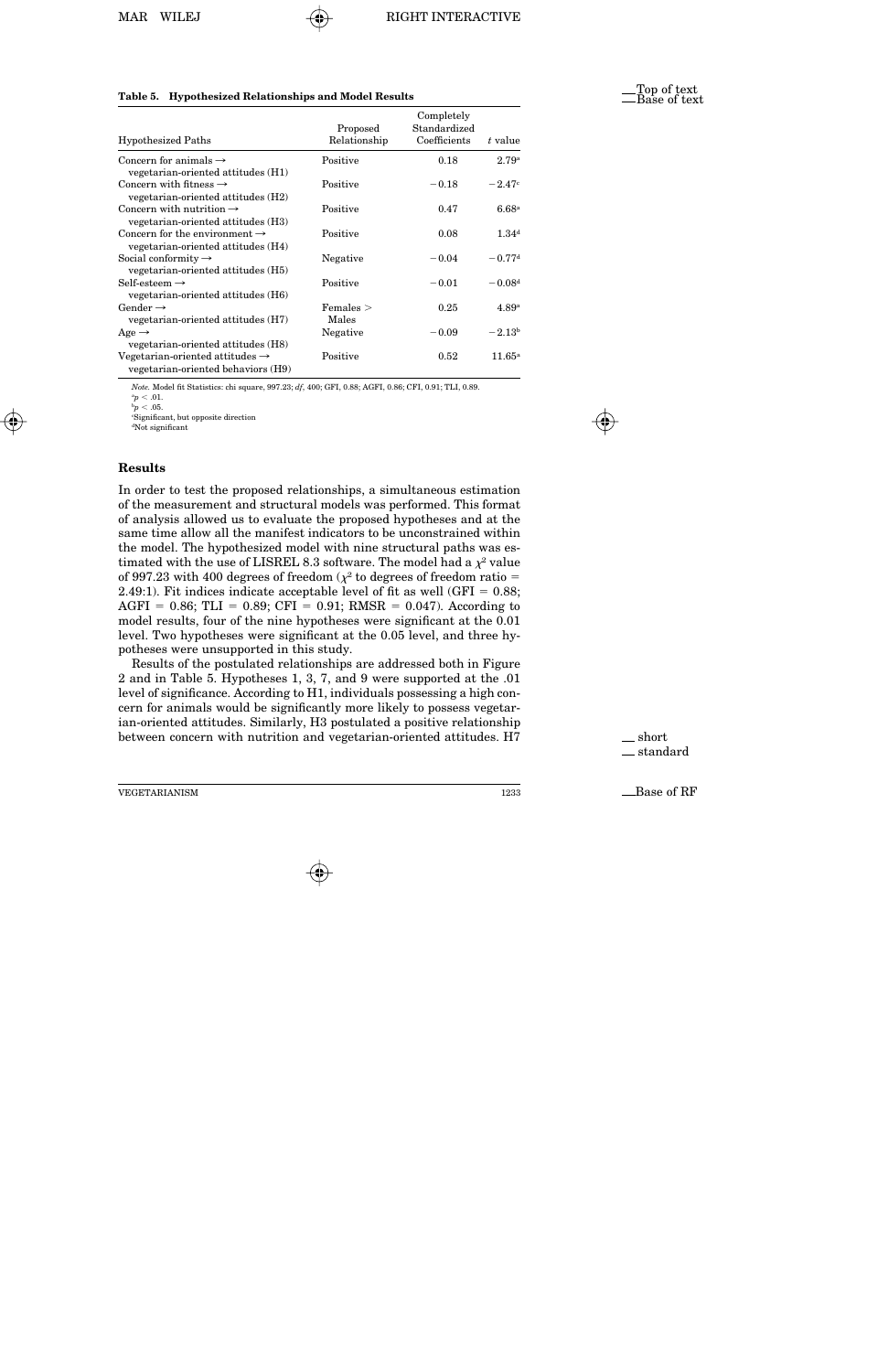suggested females would possess stronger vegetarian-oriented attitudes compared to males. Finally, H9 suggested a positive link between vegetarian-oriented attitudes and vegetarian-oriented behavior.

Hypotheses 2 and 8 were found to be significant at the 0.05 level. H8 postulated a negative relationship between one's age and his or her vegetarian-oriented attitudes. Results supported this contention. H2 suggested that a positive association would be expected between concern with fitness and vegetarian-oriented attitudes. However, although this relationship was significant, it was in the opposite direction. Results indicated that the more concerned one was with their fitness, the less favorable were their vegetarian-oriented attitudes.

Hypotheses 4, 5, and 6 were not supported with these data. H4 suggested that a positive relationship exists between concern for the environment and vegetarian-oriented attitudes. H5 proposed a negative relationship between social conformity and vegetarian orientation. Finally, H6 proposed that individuals possessinghigh self-esteem would be more likely to possess favorable vegetarian-oriented attitudes.

### **Discussion: Phase 2**

In the study's second phase, it was hypothesized that certain attitudinal, personality, and demographic characteristics influence a person's vegetarian-oriented food-consumption attitudes and behaviors. Data collected from 493 individuals indicated that although certain attitudinal and demographic characteristics play a stronger role in influencing a person's vegetarian-oriented attitudes, personality characteristics seem to play a lesser role. Further, favorable vegetarian-oriented attitudes were found to strongly influence vegetarian-oriented behaviors.

Results showed that in terms of attitudinal variables, those individuals possessing high concern for animals and high concern with nutrition are more likely to have a favorable vegetarian orientation. A greater vegetarian orientation implies a tendency to include fewer meat foods and greater vegetarian options in the diet. Thus it is not surprising that people expressing a high degree of concern for animals would likely consume fewer animal products. In fact, certain groups of concerned individuals have been lobbying to obtain stricter government control over the treatment of animals. The use of hormones in livestock, for instance, is a reason for people who are concerned about animals and concerned with their own nutrition, to adopt vegetarian-oriented diets. These people consider hormones to be cruel for animals ingesting them, and also potentially hazardous to the health of people (Wunderlich, 1991).

The positive correlation between concern with nutrition and vegetarian orientation appears appropriate because vegetarian diets are considered healthy due to their typically lower levels of saturated fat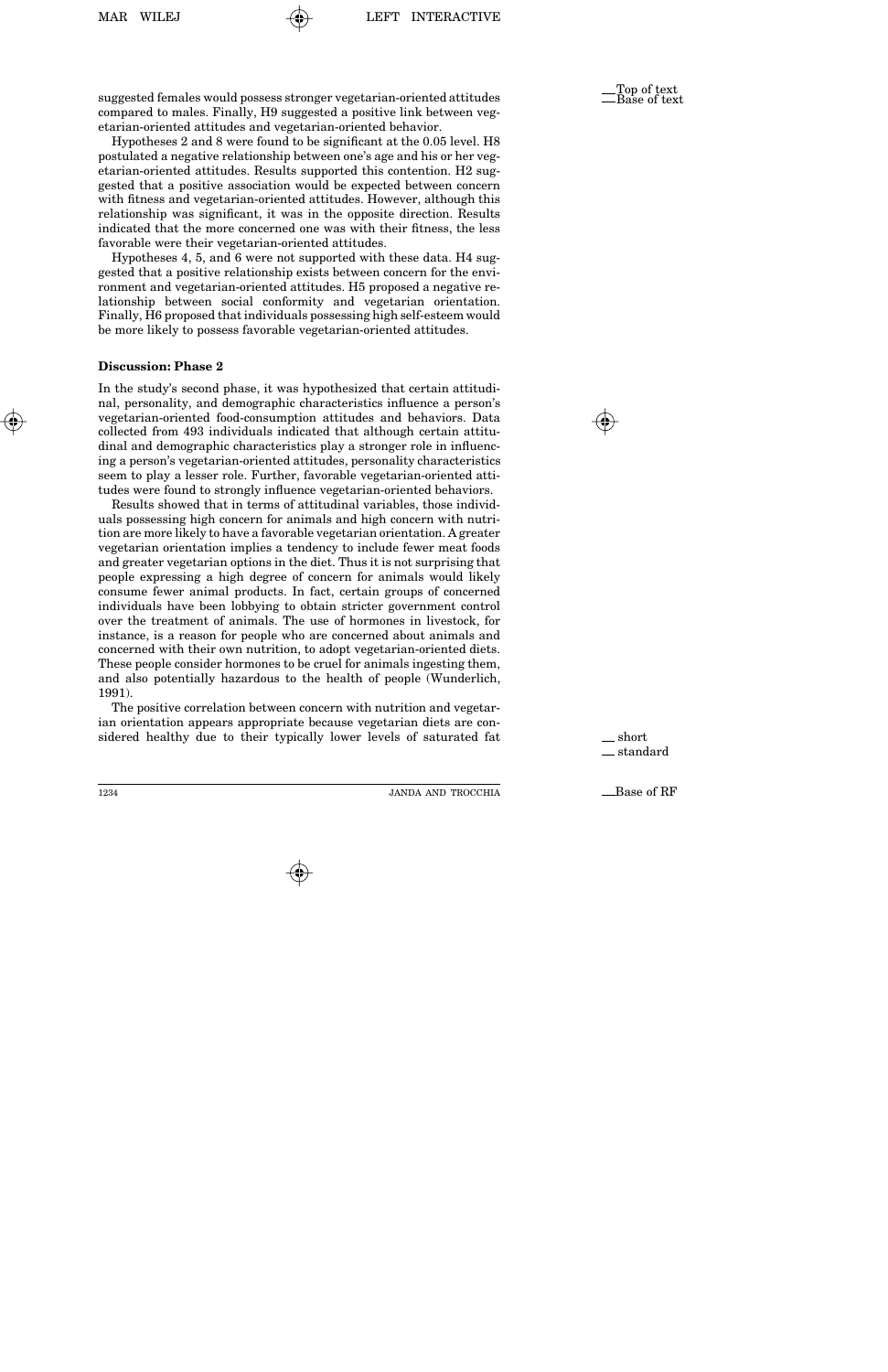and cholesterol. Further, such diets are associated with higher levels of folates, antioxidants, carotenoids, and phytochemicals, and are therefore considered more nutritious (Jacob & Burri, 1996; Roberts, 1995).

In this study, younger people and females were found to possess a stronger vegetarian orientation compared to older people and males. The stronger vegetarian orientation among females may be reflective of a higher concern for physical appearance and health (Hayes & Ross, 1987; Walker, 1995). This confirms current research showing that younger people are more likely to possess favorable vegetarian-oriented attitudes and behaviors.

Although the data from this study provided support for the abovementioned relationships, some proposed relationships were not found to be significant. Surprisingly, concern with the environment and selfesteem was not significantly associated with vegetarian-oriented attitudes. However, further analyses uncovered an interesting finding. Strict vegetarians (people who abstain from consuming all meat-based products) were found to have a much greater concern for the environment than were pseudo-vegetarians (people who abstain from meatbased products, but occasionally eat some meat) and nonvegetarians (people who eat meat regularly). Pseudo-vegetarians were found to be much more similar to nonvegetarians than to strict vegetarians in terms of concern for the environment. This indicates a level of commitment to the environment among strict vegetarians that is not found among pseudo-vegetarians and nonvegetarians.

Interestingly, concern with physical fitness was negatively, rather than positively (as hypothesized) related to vegetarian orientation. In order to understand this result, further analyses were performed. The sample was split into two subgroups based on gender. The proposed model was estimated separately for the two groups. Results of this analysis showed that although concern with physical fitness was not significantly related to vegetarian orientation for females, there was a significant relationship between these two variables for the male subsample. This suggests that men associate enhanced physical fitness with increased meat consumption, whereas women do not make such an association.

No relationship between social conformity and vegetarian orientation was found in the Phase 2 sample. However, further analyses revealed that males who exhibited a high degree of vegetarian-orientation exhibited a low degree of social conformity. This result may be interpreted within the context of American popular culture. In this culture, there appears to be a social stigma associated with males who maintain vegetarian consumption habits (George, 1994; Walker, 1995). Thus, males exhibiting favorable vegetarian orientation tended to be nonconformists relative to the general society. No relationship between social conformity and vegetarian orientation was found among our female subsample.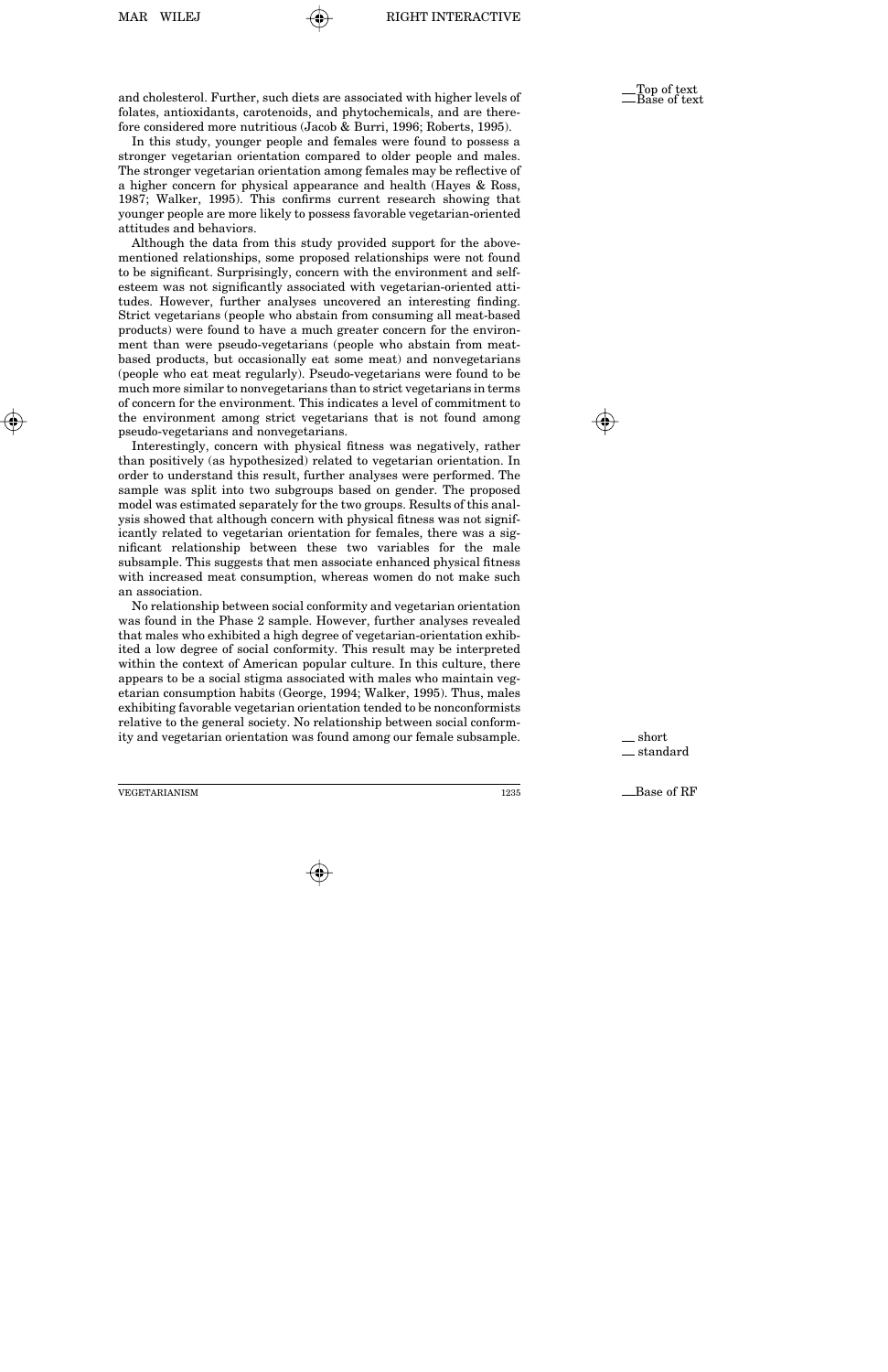This may reflect a greater acceptance of vegetarian consumption habits among women. Prior research has provided some evidence for the link between gender and vegetarian orientation (see Beardsworth & Keil, 1992).

## **Implications: Phase 2**

Phase 2 of the current study has significant managerial implications, some of which are elaborated here. Results revealed that concern for animals was positively related to vegetarian orientation. This finding has potential branding implications. In fact, some food marketers have focused on this issue by creating specific brands that reflect animalfriendly products. The California-based Horizon Foods and the Colorado-based Alfalfa Foods are examples of firms that have created such brands. Promotion of the benevolent treatment of animals will likely influence the attitudes of vegetarian-oriented consumers toward such products. This will help alleviate consumers' feelings of guilt associated with consumption of animal-based products.

Although vegetarian respondents expressed a higher concern for animals than their nonvegetarian counterparts, there was a significant  $d$ ifference between pseudo-vegetarians<sup>4</sup> and strict vegetarians in terms of their concern for animals and concern for the environment. Strict vegetarians were found to have a higher concern for both animals and the environment than were pseudo-vegetarians. The implication of this finding is that marketers may wish to consider targeting these two groups differently. For instance, free-range poultry producers may emphasize the nutritional aspects of their eggs in mainstream media outlets. Such outlets (e.g., in-store displays in supermarkets) would reach pseudo-vegetarians and nonvegetarians. On the other hand, a "no animal cruelty" theme for the same product may be employed in specialized media accessed primarily by strict vegetarians. These media may include vegetarian websites and magazines read primarily by vegetarian consumers.

Females and younger people were more likely to display favorable vegetarian-oriented attitudes and behaviors as compared to males and older people. These results, along with the finding that three-fourths of all individuals describing themselves as vegetarian were female, have implications for food marketers. Food marketers and restaurant chains can use this information in demographic segmentation. By using messages specifically tailored toward these demographic segments, marketers can better appeal to the specific tastes of different consumer groups.

<sup>4</sup>Pseudo-vegetarians are individuals who rate highly in terms of vegetarian orientation, but are not strict vegetarians.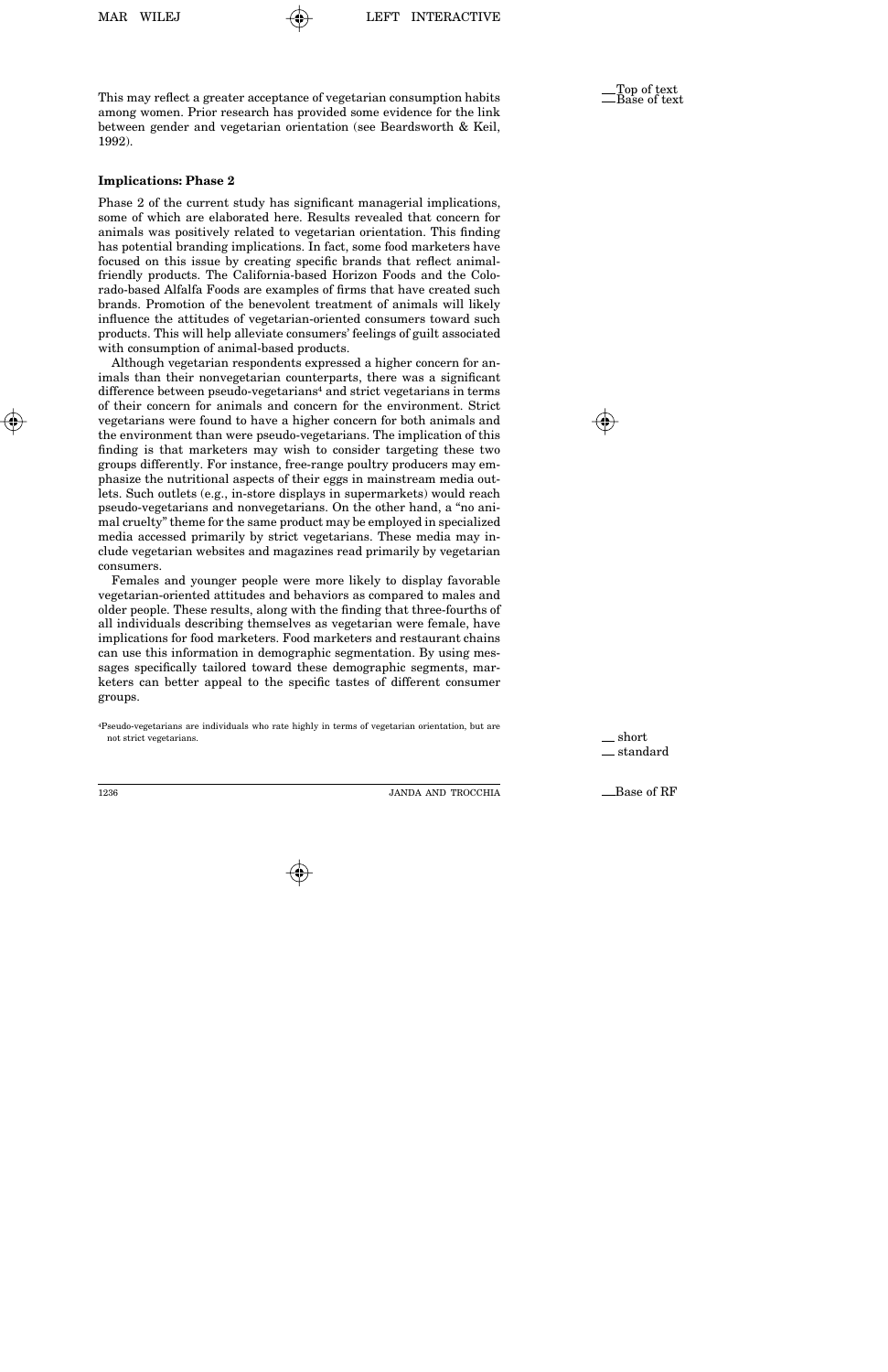#### **SUMMARY**

Phase 1 of this study delved into the motivations, tensions, and coping mechanisms experienced by vegetarian consumers. This phase uncovered reasons why individuals become vegetarians, and also developed a framework revealing four major tensions experienced by vegetarians. These four cognitive conflicts were termed pragmatism versus integrity, animal welfare versus self-welfare, individual freedom versus social belonging, and abstinence versus pleasure. In order to deal with these tensions, informants used one or more of three general forms of coping mechanisms (problem focused, emotion focused, and concession based).

Phase 2 of this study empirically validated an attitude scale focusing on vegetarian orientation, and showed strong statistical significance to establish the positive relationship between vegetarian-oriented attitudes and vegetarian-oriented behaviors. Results indicated that individuals' vegetarian orientation is related to their concern for animals, and their concern with nutrition. Females and younger individuals were more likely to possess a vegetarian orientation. Food marketers offering vegetarian products may wish to employ our findings to better understand and segment their markets.

#### **REFERENCES**

- Ajzen, I., & Fishbein, M. (1980). Understanding attitudes and predicting social behavior. Englewood Cliffs, NJ: Prentice-Hall.
- Bearden, W. O., & Etzel, M. J. (1982). Reference group influences on product and brand purchase decision. Journal of Consumer Research, 9, 183 – 194.
- Bearden, W. O., & Rose, R. L. (1990). Attention to social comparison information: An individual difference factor affecting consumer conformity. Journal of Consumer Research, 16, 461 – 471.
- Beardsworth, A. D., & Keil, E. T. (1992). The vegetarian option: Varieties, conversions, motives and careers. The Sociological Review, 253 – 293.
- Beardsworth, A. D., & Keil, E. T. (1993). Contemporary vegetarianism in the U. K.: Challenge and incorporation? Appetite, 20, 229 – 234.
- Beilin, L. J. (1994). Vegetarian and other complex diets, fats, fiber, and hypertension. American Journal of Clinical Nutrition, 59, 1130 – 1135.
- Bellamy, G. (1998). More on meatless. Restaurant Hospitality, 82, 82 83.
- Bitner, M. J., Booms, B. H., & Tetreault, M. S. (1990). The service encounter: Diagnosing favorable and unfavorable incidents. Journal of Marketing, 54,  $71 - 84.$
- Branden, N. (1994). Our urgent need for self-esteem. Executive Excellence, 11,  $14 - 15.$
- Broida, J., Tingley, L., Kimball, R., & Miele, J. (1993). Personality differences between pro- and anti-vivisectionists. Society and Animals, 1, 129 – 144.
- Buzzell, R. D., Quelch, J. A., & Bartlett, C. A. (1995). Global marketing management. Reading, MA: Addison-Wesley.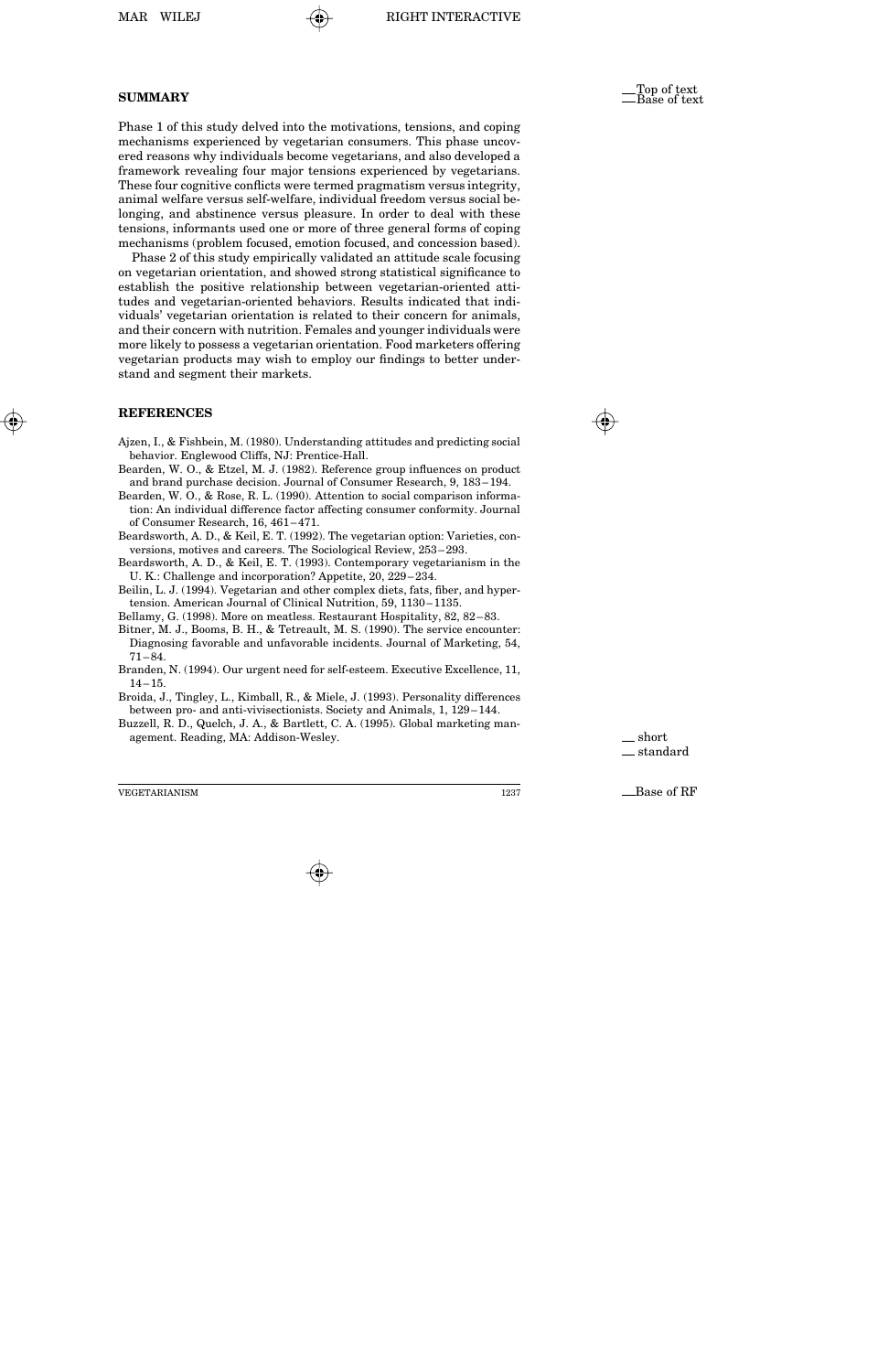- Carver, C. S., Sheer, M. F., & Weintraub, J. K.  $(1989)$ . Assessing coping strategies: A theoretically based approach. Journal of Personality and Social Psychology, 56, 267 – 283.
- Churchill, G. A. (1979). A paradigm for developing better measures of marketing constructs. Journal of Marketing Research, 16, 64–73.
- Denzin, N. K., & Lincoln, Y. S. (1994). Handbook of qualitative research. Thousand Oaks, CA: Sage.
- Dietz, T., Frisch, A. S., Kalof, L., Stern, P. C., & Guagnano, G. A. (1995). Values and vegetarianism: An exploratory analysis. Rural Sociology, 60, 45 – 62.
- Dwyer, J. T. (1988). Health aspects of vegetarian diets. American Journal of Clinical Nutrition, 48, 712 – 738.
- Erdem, T., & Swait, J. (1998). Brand equity as a signaling phenomenon. Journal of Consumer Psychology, 7, 131-157.
- Faber, R. J., & O'Guinn, T. C. (1992). A clinical screener for compulsive buying. Journal of Consumer Research, 19, 459 – 469.
- Festinger, L. (1954). A theory of social comparison processes. Human Relations, 7, 117 – 140.
- Fornell, C., & Larcker, D. (1981). Evaluating structural equation models with unobservable variables with measurement errors. Journal of Marketing Research, 18, 35 – 50.
- Fournier, S. (1998). Consumers and their brands: Developing relationship theory in consumer research. Journal of Consumer Research, 24, 343 – 373.
- Geertz, C. (1979). From the native's point of view: On the nature of anthropological understanding. In P. Rabinow & W. M. Sullivan (Eds.), Interpretive social science: A reader (pp. 225 – 241). Los Angeles: University of California Press.
- George, K. P. (1994, Winter). Should feminists be vegetarians? Signs, 405 434.
- Gerbing, D. W., & Anderson, J. C. (1988). An updated paradigm for scale development incorporating uni-dimensionality and its assessment. Journal of Marketing Research, 25, 186-192.
- Grewal, D., Krishnan, R., Baker, J., & Borin, N. (1998). The effect of store name, brand name, and price discounts on consumers' evaluations and purchase intentions. Journal of Retailing, 74, 331 – 352.
- Hamilton, M. B. (1993). Wholefoods and healthfoods: Beliefs and attitudes. Appetite, 20, 223 – 228.
- Hayes, D., & Ross, C. E. (1987). Concern with appearance, health beliefs and eating habits. Journal of Health and Social Behavior, 28, 120 – 130.
- Hillman, H. (1998). The limits of ethical vegetarianism. Free Inquiry, 18, 54 55.
- Hoggan, K. (1989, October 5). Food firms turn over green leaf. Marketing, p. 20.
- Jacob, R. A., & Burri, B. J. (1996). Oxidative damage and defense. American Journal of Clinical Nutrition, 63, 985 – 990.
- Jacobsen, K. A. (1994). The institutionalization of the ethics of 'non-injury' toward all 'beings' in ancient India. Environmental Ethics, 16, 287 – 303.
- Key, T. H., Thorogood, M., Appleby, P. M., & Burr, M. L. (1996). Dietary habits and mortality in 11,000 vegetarian and health conscious people: Results of a 17-year follow up. British Medical Journal, 313, 775 – 779.
- Kleine, S. S., & Hubbert, A. R. (1993). How do consumers acquire a new food consumption system when it is vegetarian? In L. McAlistar & M. Rothschild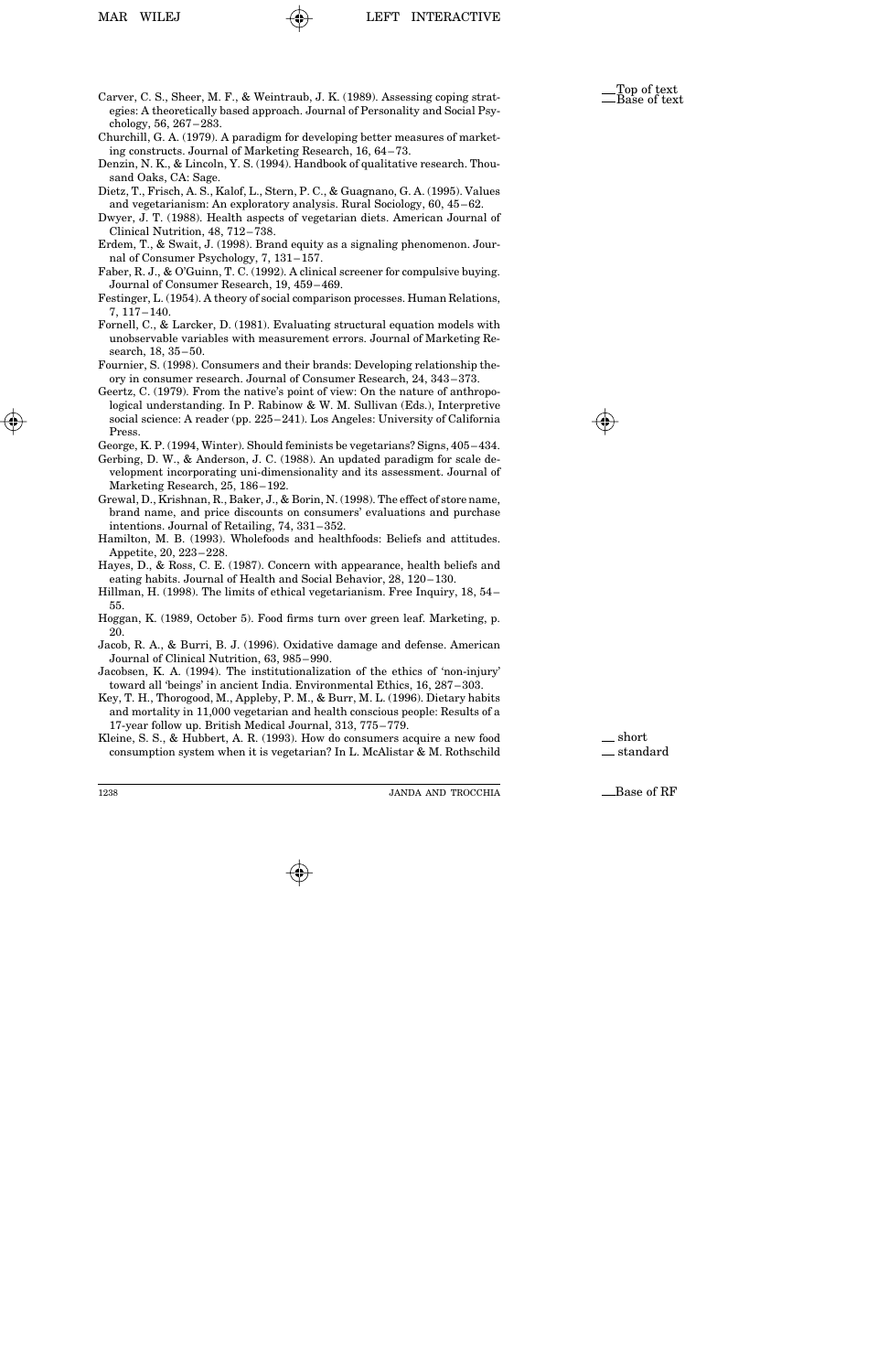(Eds.), Advances in consumer research (Vol. 20, pp. 196 – 201). Provo, UT: Association for Consumer Research.

- Krizmanic, J., (1992). Here's who we are. Vegetarian Times, 182, 72 80.
- Labay, D. G., & Kinnear, T. C. (1981). Exploring consumer decision process in the adoption of solar energy systems. Journal of Consumer Research, 12,  $271 - 277.$
- Lazarus, R. S., & Folkman, S. (1984). Stress, appraisal, and coping. New York: Springer.
- Lesco, P. A. (1988). To do no harm: A Buddhist view on animal use in research. Journal of Religion and Health, 27, 307 – 312.
- Lincoln, Y. S., & Guba, E. (1985). Naturalistic inquiry. Newbury Park, CA: Sage.
- Lowe, D. K. (1997). Vegetarian America. Restaurants and Institutions, 107, 84 – 101.
- Mahajan, V., Mueller, E., & Srivastava, R. K. (1990). Determination of adopter categories by using innovation diffusion models. Journal of Marketing Research, 37 – 50.
- McCracken, G. (1988). The long interview. Newbury Park, CA: Sage.
- Moorman, C., & Matulich, E. (1993). A model of consumers' preventive health motivation and health ability. Journal of Consumer Research, 20, 208 – 228.
- Notes from the scientific department—Special report. (1995, November/December). Vegetarian Journal.
- Nunnally, J. C., & Bernstein, I. H. (1994). Psychometric theory. New York: McGraw-Hill.
- Pagenkemper, J. (1995). The impact of vegetarian diets on renal disease. Top Clinical Nutrition, 10, 22 – 26.
- Paul, E. S., & Serpell, J. A. (1993). Childhood pet keepingand humane attitudes in young adulthood. Universities Federation for Animal Welfare, 2, 321–337.
- Peter, J. P., & Nord, W. R. (1982). A clarification and extension of operant conditioning principles in marketing. Journal of Marketing, 102-117.
- Pilegge, A. J., & Holtz, R. (1997). The effects of social identity on the self-set goals and task performance of high and low self-esteem individuals. Organizational Behavior and Human Decision Processes, 7, 17 – 26.
- Position of the American Dietetic Association: Vegetarian diets. (1997). Journal of the American Dietetic Association, 97, 1317 – 1321.
- Putnam, J. J., & Duewer, L. A. (1995). U. S. per capita food consumption: Record-high meat and sugars in 1994. Food Review, 18, 2–11.
- Richter, T., & Veverka, D. (1997). How many vegetarians are there? The Vegetarian Journal.
- Roberts, W. C. (1995). Preventing and arresting coronary atherosclerosis. American Heart Journal, 130, 580 – 600.
- Sirsi, A. K., Ward, J. C., & Reingen, P. H. (1996). Microcultural analysis of variation in sharingof causal reasoningabout behavior. Journal of Consumer Research, 22, 345 – 372.
- Strauss, A. L., & Corbin, J. (1990). Basics of qualitative research: Grounded theory procedures and techniques. Newbury Park, CA: Sage
- Thompson, C. J. (1996). Caring consumers: Gendered consumption meanings and the juggling lifestyle. Journal of Consumer Research, 22, 388 – 406.
- Thompson, C. J., & Haytko, D. L. (1997). Speaking of fashion: Consumers' uses